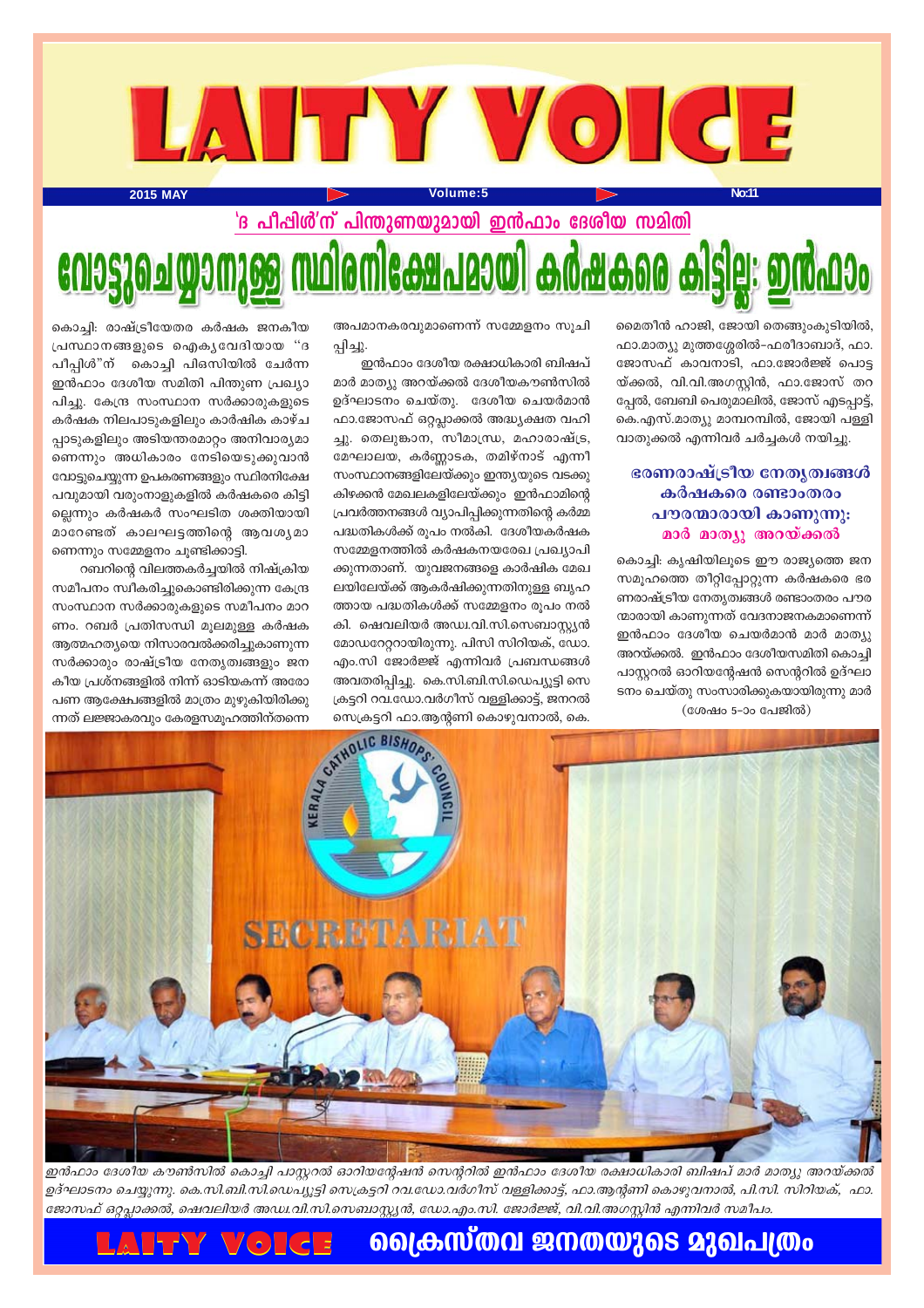### എഡിറ്റോറിയൽ

തലമുറകളായി കൈമാറി, പിറന്നുവീണ ഭൂമിയിൽ ഉടമസ്ഥാവകാശമില്ലാതെ അന്യനെപ്പോലെ യുള്ള ജീവിതം. കപടപരിസ്ഥിതിവാദികളുടെ ക്രുരവിനോദങ്ങളുടെ ഇരകൾ. ഡമോക്ലസിന്റെ വാളുപോലെ ഗാഡ്ഗിൽ, കസ്തുരിരംഗൻ റിപ്പോർട്ടുകൾ. അന്തർദേശീയ സാമ്പത്തിക ഏജൻസി കളുടെ പിന്തുണയോടെയുള്ള വനവൽക്കരണ പ്രക്രിയകൾ. പഴക്കം ചെന്ന മുല്ലപ്പെരിയാർ ഡാം ഉയർത്തുന്ന വെല്ലുവിളികൾ വേറെ. ഇപ്പോഴിതാ സ്ഥതം മണ്ണിന്റെ ഉള്ളറകൾ കണികാപ രീക്ഷണത്തിനും തുറന്നുകൊടുത്തിരിക്കുന്നു. പശ്ചിമഘട്ടം വിദേശശക്തികളുടെ കൈകളിലോ? കേന്ദ്ര സംസ്ഥാന സർക്കാരുകളുടെ മൗനങ്ങളിലും നടപടികളിലും ദുരുഹതകളേറെ...

## **COLLASIOS D'ICONOLE COL** 200 **Aniley delegantulari evan sporti**

പൊട്ടിപ്പുറത്തുനിന്നാരംഭിച്ച് കേരളത്തിലെ മതികെട്ടാൻചോല വന ങ്ങളുടെ അടിയിൽ വരെ നീളുന്നതാണ് 1500 കോടിയുടെ പ്രാരംഭപ്രവർത്തനങ്ങളുമായി തുടക്കമിട്ടിരിക്കുന്ന ഭൂഗർഭ ന്യൂട്രീനോ പരീക്ഷണശാല. ന്യൂട്രീനോ എന്ന വാക്കിന്റ അർത്ഥം ചെറുതും നിഷ്പ ക്ഷവും നിരുപദ്രവകാരിയുമായ കണം എന്നാണ്. ന്യൂട്രീനോകൾക്ക് ഏതു വസ്തുവിനേയും തുളച്ചുപോകുവാനുള്ള കഴിവുണ്ടെന്നാണ് പറ യപ്പെടുന്നത്. പ്രകാശത്തോടടുത്ത വേഗത്തിൽ സഞ്ചരിക്കുന്നതും ചാർജില്ലാത്തതുമായ ഈ കണം സൂര്യനിൽ നിന്ന് സദാ ഭൂമിയിലേയ്ക്ക് പ്രവഹിച്ചുകൊണ്ടിരിക്കുന്നു. സൂര്യനിൽ നിന്നും മറ്റു പ്രാപഞ്ചിക സ്രോതസ്സുകളിൽ നിന്നും വരുന്ന കണങ്ങളിൽ പലതും അന്തരീക്ഷ ത്തിൽ വച്ച് മറ്റുകണങ്ങളുമായി കൂട്ടിയിടിച്ച് പൂതിയ കണങ്ങൾ സൃഷ്ടി ക്കപ്പെടും.

ഇന്ന് ന്യൂട്രീനോ ആസ്ട്രോണമി എന്ന ശാഖ ജ്യോതിശാസ്ത്ര ത്തിലുണ്ട്. ഇന്ത്യയിൽ കർണ്ണാടകയിലെ കോലാർ സ്വർണ്ണഖനിയിൽ ഭൗമോപരിതലത്തിൽ നിന്ന് 2300 മീറ്റർ താഴെ സ്ഥാപിച്ച അയൺ ക ലോറി മീറ്ററെന്ന ഉപകരണം വഴി ന്യൂട്രീനോ പഠനങ്ങൾ നടത്തിയിട്ടു ണ്ട്. ലോകത്തെ ആദ്യ ന്യൂട്രീനോ ഒബ്സർവേറ്ററികളിൽ ഒന്നായ ബാക്സാൻ കോകിസിയ മലനിരകളിൽ 300 മീറ്റർ താഴെയാണ് സ്ഥാപി ച്ചിട്ടുള്ളത്. മെഡിറ്ററേനിയൻ കടലിൽ ഫ്രഞ്ച് അതിർത്തിയിൽ രണ്ടര കിലോമീറ്റർ ആഴത്തിലാണ് അന്റാറസ് പരീക്ഷണശാല. അന്റാർട്ടിക്ക യിൽ ഐസ്ക്യൂബ് നിരീക്ഷണശാലയുമുണ്ടെന്നറിയുന്നു.



തമിഴ്നാട്ടിലെ നീലഗിരിയിൽ കണികാ പരീക്ഷണശാല തുടങ്ങാ നായിരുന്നു ആദ്യശ്രമം. 2009 നവംബർ 20ന് കേന്ദ്ര വനം പരിസ്ഥിതി മന്ത്രാലയം ഇത് അംഗീകരിച്ചില്ല. ജനങ്ങളുടെ എതിർപ്പുകളുമുണ്ടാ യി. പിന്നീട് തേനിയിലെ സുരുളിപ്പെട്ടിയിലേയ്ക്കു മാറ്റി. പൊട്ടിച്ചു മാറ്റുന്ന പാറയുടെ നിലവാരം മോശമെന്നതാണ് ന്യായീകരണമെങ്കിലും ഇവിടെയും ജനങ്ങളുടെ ശക്തമായ എതിർപ്പുണ്ടായി. പിന്നീടാണ്

 $\boxed{2}$ 

.<br>നാധിപത്യ അധികാരത്തിന്റെ മറവിൽ ചില ഉന്നതകേന്ദ്രങ്ങൾ പശ്ചി മഘട്ടജനതയെ വിദേശശക്തികൾക്ക് തീറെഴുതിക്കൊടുത്തിരിക്കുന്നു വെന്ന് ലെയ്റ്റിവോയ്സ് പലതവണ ആവർത്തിച്ചപ്പോൾ ചിലരൊക്കെ നെറ്റിചുളിച്ചു. സത്യത്തിന്റെ നേരെ മുഖം തിരിഞ്ഞുനിൽക്കുന്ന അധി കാര കേന്ദ്രങ്ങളും അഴിമതിയുടെ അവതാരങ്ങളും ഒത്തുചേർന്ന് ഈ മണ്ണിൽ പണിയെടുത്തു ജീവിക്കുന്ന ഒരു മനുഷ്യസമൂഹത്തെ സ്നേ ഹിച്ച് വഞ്ചിക്കുവാൻ തുടങ്ങിയിട്ട് കാലങ്ങളേറെയായി. ഈ ദുർനട പടികൾക്കെതിരെ ലെയ്റ്റി വോയ്സ് വിരൽചൂണ്ടിയപ്പോൾ കലിപൂണ്ട വരിൽ നമ്മൾ തെരഞ്ഞെടുത്തുവിട്ട ജനനേതാക്കളുമുണ്ടെന്നറിയു മ്പോൾ രക്തം തിളയ്ക്കുന്നു. ഒറ്റുകാശിന്റെ പങ്കുപറ്റി, അധികാര ത്തിന്റെ മത്തുപിടിച്ച് നടക്കുന്നവരുടെ മുമ്പിൽ പിടിച്ചുനിൽക്കാനാ വുന്നില്ലെങ്കിൽ പിറന്നുവീണ മണ്ണിൽ പിടഞ്ഞുവീണ് മരിക്കുവാനെ ങ്കിലും അനുവദിക്കണമേയെന്ന പ്രാർത്ഥന മാത്രമേ ഹൈറേഞ്ചിലെ കർഷകജനതയ്ക്കിന്നുള്ളു. അത്രയേറെ ദുഃഖദുരിതങ്ങളിലൂടെയാണ് തലമുറകളായി ഈ ജനസമുഹം കടന്നുപോകുന്നത്. ഭക്ഷ്യക്ഷാമം അതിരൂക്ഷമായപ്പോൾ നാടിനെ തീറ്റിപ്പോറ്റാൻ മലകയറി കൃഷിയിറ ക്കിയ കഴിഞ്ഞ തലമുറ. സംസ്ഥാനത്തിന്റെ അതിർത്തി സംരക്ഷി ക്കാൻ വേണ്ടി കോളനികൾ സ്ഥാപിച്ച് സർക്കാർ നിർദേശത്തെതുടർന്ന് ജീവിതം മാറ്റിവെച്ച കാവൽപടയാളികൾ. എല്ലാം ഇന്നിന്റെ അധികാര കേന്ദ്രങ്ങൾ വിസ്മരിക്കുന്നു. പിറന്നുവീണ മണ്ണിൽ അവകാശമില്ലാതെ പരദേശിയായി കഴിയുന്ന ഗതികേടിൽ പത്തുനിബന്ധനകളുമായി "ഉപാ ധിരഹിത" പട്ടയം ഔദാര്യംപോലെ കൈവശംവെച്ചുറങ്ങുവാൻ ഗതി കെട്ട സമൂഹം. പരിസ്ഥിതിലോലത്തിന്റെയും, വനവൽക്കരണത്തി ന്റെയും, ഉദ്യോഗസ്ഥ ധാർഷ്ട്യത്തിന്റെയും പേരിൽ നിരന്തരം വേട്ടയാ ടപ്പെട്ടവരുടെ നെറുകയിലേയ്ക്കിതാ വെടിയുണ്ടപോലെ മറ്റൊന്ന്–കണി കാപരീക്ഷണം.

കണികാപരീക്ഷണത്തിന്റെ പരീക്ഷണശാലയായി മലയോര മണ്ണിന്റെ ഉള്ളറകൾ മാറ്റുവാനുള്ള ശ്രമങ്ങൾ കുറെ നാളുകളായി തുടരുമ്പോൾ അതുയർത്തുന്ന ആശങ്കകൾ വളരെ വലുതാണ്. കണി കാ പ രീ ക്ഷ ണത്തെ അനുകൂലിച്ച് നടത്തിപ്പു കാരായ ശാസ്ത്രജ്ഞന്മാരും, ഭീകരാവസ്ഥ ചുണ്ടിക്കാട്ടി പ്രതികുലിച്ച് പ്രമു ഖരായ ഇതര ശാസ്ത്രജ്ഞരും മാധ്യമങ്ങളിൽ വാദങ്ങളുമായി നിറ ഞ്ഞുനിൽക്കുമ്പോൾ ഇതിനിടയിൽ ജീവിക്കുന്ന സാധാരണ മനു ഷ്യരുടെ ഹൃദയത്തിനുള്ളിൽ തീക്കനലാണ്. തേനി ജില്ലയിലെ പൊട്ടി പ്പുറം എന്ന ഉൾനാടൻ ഗ്രാമത്തിലെ പാവപ്പെട്ട സാധാരണ ഗ്രാമീണജ നതയെ പൊട്ടന്മാരും വിഢികളുമാക്കി പാലവും റോഡും പണിതു യർത്തുന്ന വികസനപദ്ധതികൾ കേന്ദ്രസർക്കാരിന്റെ ഔദാര്യമാണെ ന്ന് പറഞ്ഞും പഠിപ്പിച്ചും വിശ്വസിപ്പിച്ചും ചതിക്കുഴികൾ തീർക്കുമ്പോൾ വിവരവും വിജഞാനവുമുള്ള പൊതുസമൂഹം ഈ ഗൂഢപദ്ധതിയെ സംശയത്തോടെ വീക്ഷിക്കുന്നു.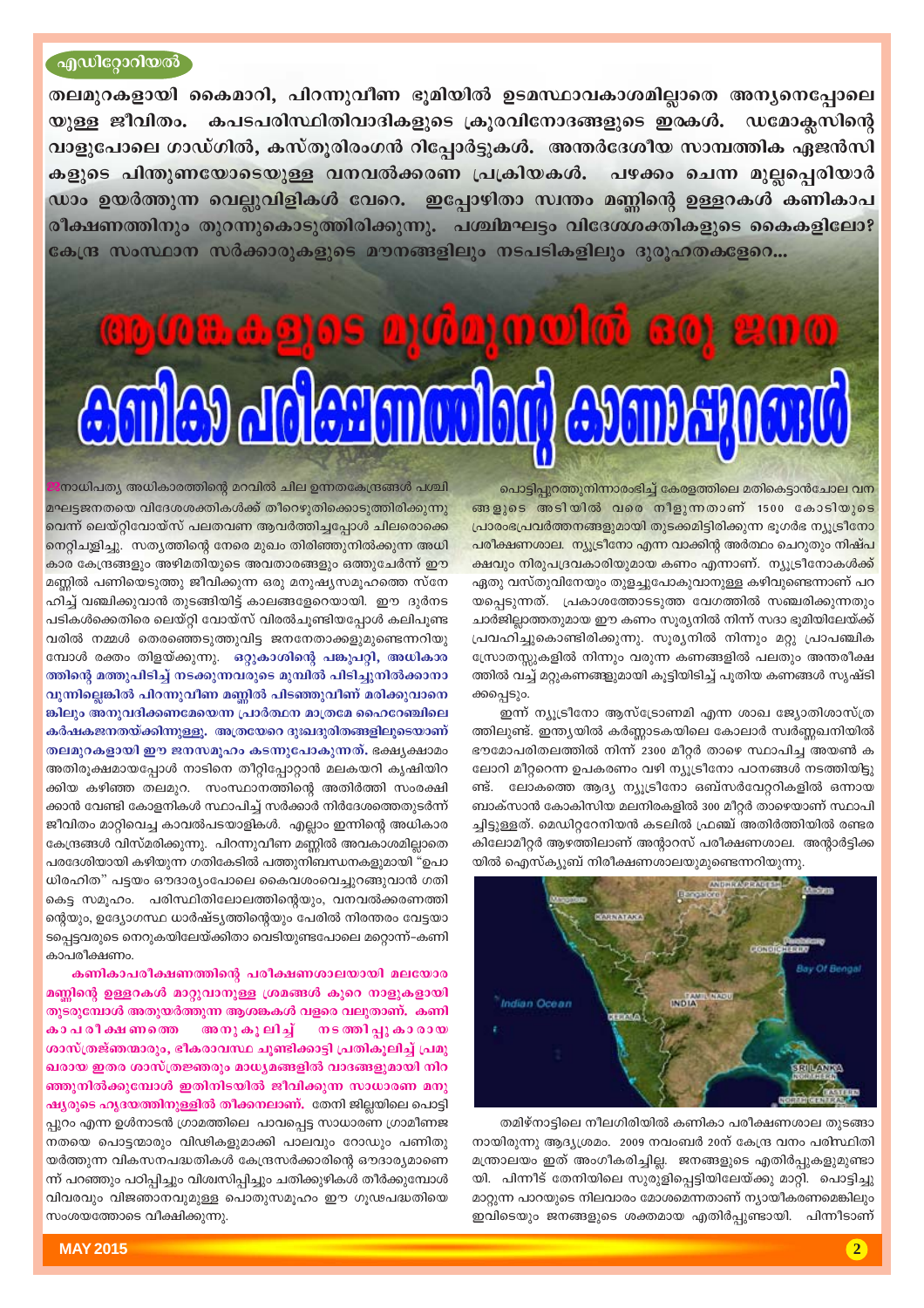ളുടെ നാവടയ്ക്കുവാൻ മറുവാദങ്ങളും ഉയരുന്നുണ്ട്. മരങ്ങൾ വെട്ടിന ശിപ്പിക്കുന്നില്ല. കൃഷിയിടങ്ങൾ ഏറ്റെടുക്കുകയില്ല. കന്നുകാലിവ ളർത്തലും, ജനങ്ങൾക്ക് തുടരുന്നതിന് തടസമാകുകയില്ല. അതേസ മയം പ്രദേശവാസികൾക്കുകൊടുക്കുന്ന വാഗ്ദാനങ്ങൾ ഇതിലും മഹ ത്തരവും. പാലങ്ങളും റോഡുകളുമുണ്ടാകും. വികസന പ്രവർത്തന ങ്ങൾ ഒട്ടേറെ. റേഡിയേഷൻ പ്രശ്നമില്ല. ഇവയൊക്കെ മുഖവില 'യ്ക്കെടുക്കുവാൻ ജനങ്ങൾക്കാകുമോ? ര<mark>്തരിവും അക്ഷരജ്ഞാനവു</mark> മില്ലാത്ത സാധാരണ ജനങ്ങളെ തെറ്റിദ്ധരിപ്പിക്കുന്ന ബുദ്ധിരാക്ഷസ യാരുടെ കുർമ്മത വഞ്ചനാപരമല്ലേ? കുരുതിക്കുമുമ്പുള്ള സമൃദ്ധ മായ അന്തൃത്താഴവിരുന്നെന്ന് ഇതിനെ വിളിക്കേണ്ടി വരുമോ? ഇന്ത്യയുടെ ദാരിദ്ര്യത്തിന്റെ മറവിൽ വിദേശരാജ്യങ്ങൾ നമ്മെ ഉപ യോഗിക്കുന്നുവെന്നതിന്റെ മറ്റൊരു ഉദാഹരണംകൂടിയാണോ കണി **കാപരീക്ഷണം?** ആധുനിക മരുന്നുപരീക്ഷണങ്ങൾക്ക് ബലിയാടുക ളായിട്ടുള്ളത് പലപ്പോഴും ഇന്ത്യയിലെ മനുഷ്യജന്മങ്ങളാണ്. കാർബൺ  $\pm$ ഫണ്ടിന്റെ മറവിൽ ഇന്ത്യയെ വനവൽക്കരണത്തിന് വിട്ടുകൊടുത്തത്



മറ്റൊരു ഉദാഹരണം. **പശ്ചിമഘട്ടസംരക്ഷണത്തിനായി ഗാഡ്ഗി**ൽ നിർദ്ദേശങ്ങൾ നടപ്പിലാക്കുവാൻ തിരക്കിട്ട് ശ്രമിച്ച കാലയള വിൽത്തന്നെ പശ്ചിമഘട്ടത്തിന്റെ പാറതുരന്ന് കണികാ പരീക്ഷണ ത്തിനുള്ള കരാർ നടപ്പിലാക്കിയവരുടെ വഞ്ചനയുടെയും കാപടൃ <mark>ത്തി</mark>ന്റെയും മുഖമാണ് നാം തിരിച്ചറിയേണ്ടത്.

 $\mathfrak{m}_M$ ട്രീനോ കണികയെ കേരളത്തിന്റെ മതികെട്ടാൻചോലയ്ക്കു സമീപം 1300 അടി താഴ്ചയിൽ പൊട്ടിപ്പുറത്തുനിന്നും 2.5 കി.മീ.നീള @തിൽ പാറതുരന്ന് ഗുഹയുണ്ടാക്കി കടത്തിവിട്ട് പ്രത്യേക അറയിലാണ് പരീക്ഷണശാല. 132 മീ.നീളവും 26മീ.വീതിയും 30മീ.ഉയരവുമുള്ള താണ് പരീക്ഷണശാലയെന്നറിയുന്നു. 2.5 കിലോ മീറ്ററിൽ ഏതാണ്ട് B@ കിലോ മീറ്ററോളം കേരളത്തിനുള്ളിൽകൂടിയാണ്. **പക്ഷേ** സംസ്ഥാന സർക്കാർ ഇക്കാരൃങ്ങളെക്കുറിച്ച് നിലപാടുകൾ വൃക്ത **മാക്കിയിട്ടില്ല. ഏതു പ്രശ്നത്തിനും പ്രസ്താവന യുദ്ധം നടത്തുന്ന** രാഷ്ട്രീയ നേതാക്കളുടെ മൗനവും സംശയമുളവാക്കുന്നു. **ഇറാ** ക്കിലെ കൂട്ടക്കുരുതിയും, ജപ്പാനിലെ സുനാമിയുമുൾപ്പെടെ അന്താ രാഷ്ട്ര പ്രശ്നങ്ങൾ ആവേശത്തോടെ സംസാരിക്കുന്നവർ സ്വന്തം **മണ്ണൂ മാന്തിയെടുക്കപ്പെടുന്നതിനെക്കുറിച്ച്** നിശബ്ദമാകുന്നതിന്റെ  $\mathbf n$ ിഗുഡതയും അന്വേഷിക്കേണ്ടിയിരിക്കുന്നു. ഇവരെയെല്ലാം വായ്മു ടിക്കെട്ടി വരുതിയിൽ നിർത്തുവാൻ കണികാപരീക്ഷകർക്ക് സാധി

ച്ചുവോ? കപടപരിസ്ഥിതിവാദികളും മാളങ്ങളിലൊളിച്ചുവോ? കൈരാഞ്ചിലെ ജനങ്ങളിൽ കണികാപരീക്ഷണം ഉയർത്തുന്ന ആ ശങ്ക വളരെ വലുതാണ്. എല്ലാം നഷ്ടപ്പെട്ടിരിക്കുന്നവരെ വിദേശശ ക്തികളുടെ പരീക്ഷണത്തിനുംകൂടി വിട്ടുകൊടുത്തിരിക്കുന്ന അവസ്ഥ.  $\boldsymbol{\mathrm{s}}$ രിക്കലും ജനങ്ങളെ കുടിയിറക്കില്ലെന്ന് ആവർത്തിക്കുന്ന ഭരണ നേതൃത്വങ്ങൾ തുരങ്കം സൃഷ്ടിച്ച് സ്ഫോടനത്തിലൂടെ ജനങ്ങളെ പുറത്താക്കുന്ന പ്രക്രിയയ്ക്ക് മൗനാനുവാദം കൊടുത്തുവോ? സ്ഥതം മണ്ണിൽ തുരങ്കം സൃഷ്ടിച്ച് കണികാപരീക്ഷണത്തിന് കളമൊരുങ്ങിയി

രുക്കുമ്പോൾ സർക്കാരിന്റെ മൗനത്തിന്റെ പിന്നാമ്പുറമെന്താണ്? **കണികാപരീക്ഷണമുളവാക്കുന്ന ജനങ്ങളുടെ ആശങ്കയകറ്റാനും** നിലപാടുകൾ വൃക്തമാക്കാനും കേന്ദ്ര സംസ്ഥാന സർക്കാരുകൾ അടിയന്തരമായി തയ്യാറാകണം.

> <u>ഷെവലിയർ അഡ്വ.വി.സി.സെബാസ്ക്യൻ</u> ചീഫ് എഡിറ്റ**ർ**

പൊട്ടിപ്പുറത്തേയ്ക്കു കണികാപരീക്ഷണശാല എന്ന നിർദ്ദേശം എത്തി യത്. ഇതിന് 2010 ഒക്ടോബർ 19ന് കേന്ദ്ര വനം-പരിസ്ഥിതി മന്ത്രാ ലയം അംഗീകാരവും നൽകി. 2010 നവംബറിൽ പരിസ്ഥിതി ആഘാത പഠനം Salim Ali Centre for Ornithology Natural History  $(SACON)$  നടത്തി. 2012 ഡിസംബർ 28ന് ജില്ലാ ഭരണകൂടം പൊട്ടി പ്പുറം പഞ്ചായത്തിലെ 27 ഹെക്ടർ സ്ഥലം പരീക്ഷണശാലയ്ക്കുവേണ്ടി കൈമാറി. പൊട്ടിപ്പുറത്തെ കണികാപരീക്ഷണശാല അമേരിക്കയുടെ  $m$ ിയന്ത്രണത്തിലുള്ള ആഗോള ന്യൂട്രീനോ പരീക്ഷണ പദ്ധതിയുടെ ഭാഗമാണെന്നാണറിയുന്നത്. അമേരിക്കയിൽ ചിക്കാഗോയിലെ **ന്യൂട്രീനോ പരീക്ഷണ ശാലയിൽ ഉല്പാദിപ്പിക്കുന്ന** ന്യൂട്രീനോ കിരണങ്ങൾ ഭൂമിയുടെ അകക്കാമ്പും കടന്ന് ഈ പരീക്ഷക്ഷണശാ ലയിൽ എത്തിക്കുന്നുവെന്ന സൂചനകളുമുണ്ട്. 2025 വരെയുള്ള പരീക്ഷണങ്ങൾ മനുഷ്യജീവിതത്തിന് വലിയ ഹാനികരമല്ലെങ്കിലും അതിനുശേഷമുള്ള പരീക്ഷണങ്ങൾ ഗുരുതരമായ പ്രത്യാഘാതങ്ങ ൾ ഉണ്ടാക്കുമെന്നാണ് മുതിർന്ന ആണവശാസ്ത്രജ്ഞർ പറയുന്നത്.  $\alpha$ ദ്ദതൊരു പരീക്ഷണശാല നിർമ്മിക്കുമ്പോഴും 50 മുതൽ 100 വർഷം വരെയുള്ള പരീക്ഷണങ്ങളെക്കുറിച്ചുള്ള രൂപരേഖ തയ്യാറാക്കി പ്രസി ദ്ധീകരിക്കേണ്ടതാണ്. എന്നാൽ പൊട്ടിപ്പുറത്തെ കണികാപരീക്ഷണ <u>ശാലയെക്കുറിച്ചുള്ള</u> വിവരങ്ങൾ രഹസ്യമാക്കിവെച്ചിരിക്കുന്നത് ദൂരൂ <u>ഹതയേറുന്നതും ആശങ്കയുളവാക്കുന്നതുമാണ്.</u>

ആണവമാലിനൃങ്ങൾ സൂക്ഷിക്കുന്നതിനുള്ള അറയായി പൊട്ടി  $\eta$ ുറം പരീക്ഷണശാലയെ ഉപയോഗിക്കുന്നതിനായുള്ള നിർമ്മാണ അനു മതിയും ഇതിനോടകം ലഭിച്ചിട്ടുണ്ടെന്നാണറിയുന്നത്. പരിസ്ഥിതി ആഘാത പഠനം നടത്തിയിരിക്കുന്ന SACON പ്രധാനമായും ഇവി ടുത്തെ പക്ഷി മൃഗ ഇഴജന്തുക്കളുടെ ആവാസത്തെക്കുറിച്ചാണ് പഠനത്തിൽ പറയുന്നത്. മറിച്ച് പാറതുരന്നുള്ള പരീക്ഷണങ്ങളെക്കു  $\partial$ ച്ച് വിശദീകരിക്കുന്നതിൽ വ്യക്തതയില്ല, തുരങ്കം നിർമ്മിക്കുമ്പോൾ ഉണ്ടായേക്കാവുന്ന ജലസ്രോതസുകളുടെ ശോഷണം ഉൾപ്പെടെയുള്ള കാര്യങ്ങളും ജനജീവിതത്തെ സംബന്ധിക്കുന്നവയും പഠനവിഷയമാ ക്കിയിട്ടില്ല. പശ്ചിമഘട്ട ജനജീവിതത്തെ വെല്ലുവിളിച്ച ഗാഡ്ഗിൽ  $\Omega$ പ്പോർട്ടിന്റെ രൂപീകരണത്തിൽ  $SACON$  നും പങ്കുണ്ട്. ഗാഡ്ഗിൽ  $\Omega$ പ്പോർട്ടിൽ 22 ഭാഗങ്ങളിൽ  $SACON$ ന്റെ പങ്കാളിത്തം വിവരിക്കുന്നു ണ്ട്. 8 ലക്ഷം ടൺ പാറ 1000 ടൺ ജലാറ്റിൻ ഉപയോഗിച്ച് ഭീകര **മായ സ്ഫോടനം നടത്തി 800 ദിവസംകൊണ്ട് 2.5 കിലോമീറ്റർ തുര** ക്കുന്നത് പരിസ്ഥിതിയെ ബാധിക്കില്ലേ? പരിസ്ഥിതിയുടെ പേരിൽ ചില കേന്ദ്രങ്ങളുടെ അന്താരാഷ്ട്ര സാമ്പത്തിക ഇടപാടുകളിൽ ബലി കൊടുക്കപ്പെട്ടവരാണ് പശ്ചിമഘട്ടജനതയെങ്കിൽ പൊട്ടിപ്പുറത്തെ കണി കാപരീക്ഷണശാല മറ്റൊരു അന്താരാഷ്ട്ര കരാറിന്റെ ബാക്കിപത്ര **മാണെന്ന് സംശയിക്കാം.** ഭൂമിക്കുമുകളിലും ഭൂമിയിലും ഭൂമിക്കുള്ളിലും  $\Omega$ നിന്ന ഒരേ സമയം ആഘാതങ്ങൾ ഏൽക്കേണ്ടിവരുന്ന ഹൈറേഞ്ചു  $\overline{\mathbf{z}}$ ന്തയുടെ മാനസിക വ്യഥ മനസിലാക്കുവാൻ ആരുമില്ലാത്ത അവ  $\overline{0}$ സ്ഥയാണിന്ന്. അഴിമതിയുടെ അവതാരങ്ങളായ കേരളത്തിലെ പല ജനപ്രതിനിധികൾക്കും ജനങ്ങളുടെ വിഷയങ്ങളും പ്രശ്നങ്ങളും ഗൗരവത്തിലെടുക്കുവാൻ കഴിയുന്നില്ലെന്നുള്ളത് ദുഃഖകരമാണ്.

€കരളത്തിലെയും തമിഴ്നാട്ടിലെയും മൂന്നുജില്ലകളെ കണികാപ  $\alpha$ ീക്ഷണകേന്ദ്രം പ്രതികൂലമായി ബാധിക്കുമെന്നു പറയുന്നു. പരീക്ഷ ണശാലയുടെ 50 കി.മീ. ചുറ്റളവിൽ 12 പ്രധാന ജലസംഭരണികളുണ്ട്. 110 ലേറെ വർഷം പഴക്കമുള്ള മുല്ലപ്പെരിയാർ ഡാമിൽ നിന്ന് 50 കി.മീ റ്ററും. ഇടുക്കി ഡാമിൽ നിന്ന് 30 കി.മീറ്ററും അകലം. പശ്ചിമഘട്ട ത്തിൽ പരിസ്ഥിതിലോലമായി പ്രഖ്യാപിച്ചിരിക്കുന്ന സ്ഥലങ്ങളുടെ 2.5 കീ.മീ ഉള്ളറകളിലൂടെ 80,000 ലക്ഷം ടൺപാറ 1000 ജലാറ്റിൻ ഉപയോ ശിച്ച് പൊട്ടിച്ചുമാറ്റുവാൻ അനുവാദം നൽകുന്നതിന് പരിസ്ഥിതിയുടെ പേരിൽ ജനങ്ങളെ ഞെക്കിക്കൊല്ലുന്ന കേന്ദ്ര വനം-പരിസ്ഥിതി മന്ത്രാ ലയത്തിന് എങ്ങനെ സാധിച്ചു? രാഷ്ട്രീയ ഉദ്യോഗസ്ഥ മാഫിയ സംഘ ങ്ങളുടെ പിൻബലത്തിൽ ചിലർ ഈ നാടിനെ കശാപ്പുചെയ്യുവാൻ ഇറ ങ്ങിത്തിരിച്ചിരിക്കുന്നുവോ?

 $\sigma_{\rm M}$ ട്രീനോ പരീക്ഷണശാലയുടെ നിർമ്മാണത്തിനെതിരെ 2015 മാർച്ച് 26ന് മദ്രാസ് ഹൈക്കോടതിയുടെ മധുര ബഞ്ച് ഉത്തരവ്  $\Delta$ പുറപ്പെടുവിച്ചിരുന്നു. തമിഴ്നാട് മലിനീകരണ നിയന്ത്രണ ബോർഡിന്റെ അനുമതി ലഭിച്ചശേഷം നിർമ്മാണപ്രവർത്തനങ്ങൾ തുടങ്ങിയാൽ മതി യെന്നാണ് ഉത്തരവ്. ഇതിനർത്ഥം സർക്കാർ സംവിധാനങ്ങളെപ്പോലും  $\alpha$ ാനിക്കാതെ ധിക്കാരമനോഭാവത്തോടെ കാണുന്ന കേന്ദ്രങ്ങളാണ് ഈ അന്താരാഷ്ട്രപദ്ധതിയുടെ പിന്നിലുള്ളതെന്നാണ്. പരിസ്ഥിതിവാദിക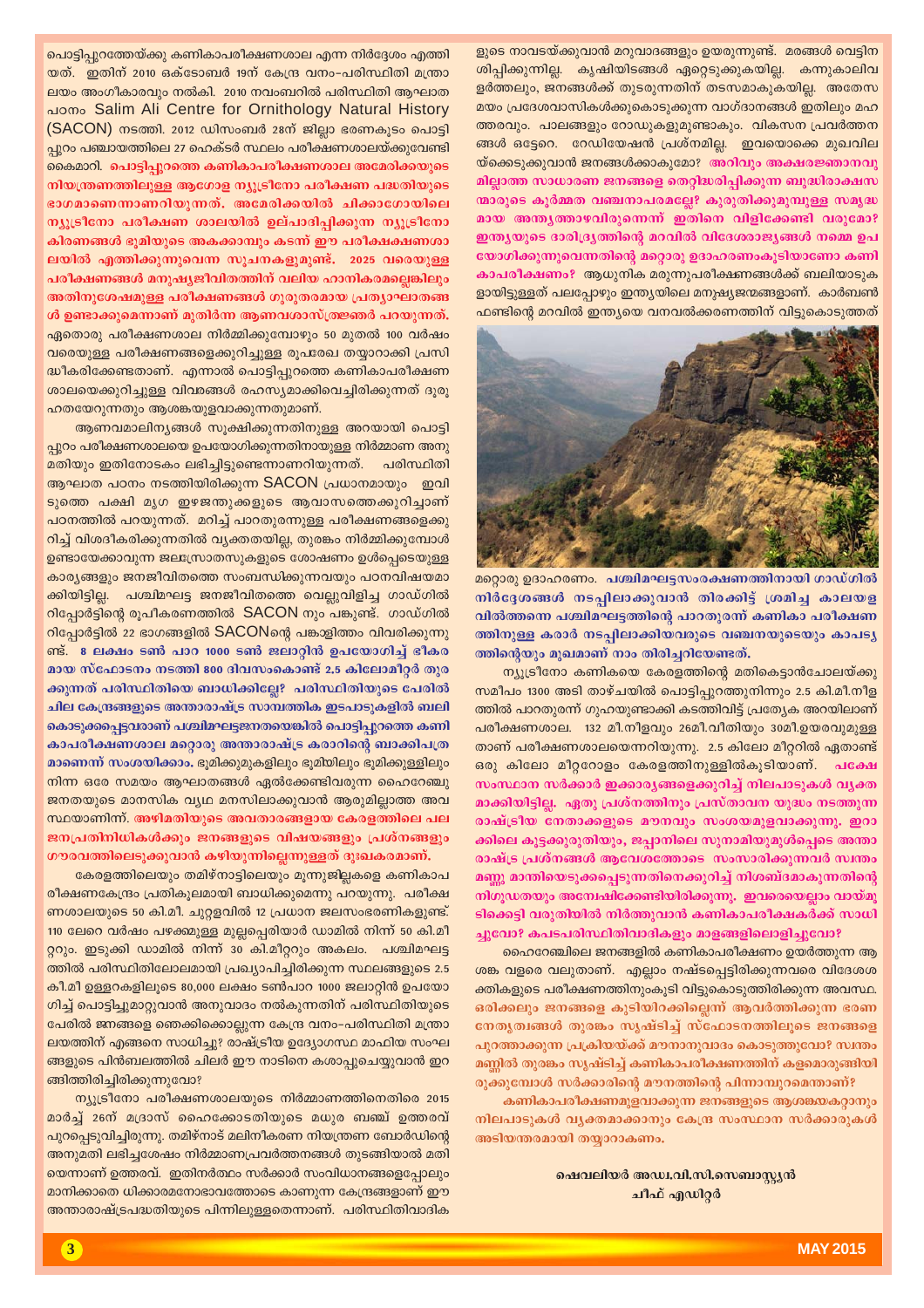

ഇൻഫാം ദേശീയ അംഗത്വവിതരണം കോഴിക്കോട് മേരിക്കുന്ന് പിഎംഒസിയിൽ താമരശ്ശേരി ബിഷപ് മാർ റെമീജിയസ് ഇഞ്ചനാനിയിൽ ആന ക്കാംപൊയിലിലെ കർഷകൻ ജോർജ്ജ് വാഴേപ്പറമ്പിലിന് നൽകി ഉദ്ഘാടനം ചെയ്യുന്നു. ഇൻഫാം ദേശീയ രക്ഷാധികാരി ബിഷപ് മാർ മാത്യു അറയ്ക്കൽ, ഫാ.ആന്റണി കൊഴുവനാൽ, ഷെവലിയർ വി.സി.സെബാസ്റ്റ്യൻ എന്നിവർ സമീപം.

### ഇൻഫാം ദേശീയതല അംഗത്വവിതരണത്തിന് തുടക്കമായി കർഷകരെ മുഖ്യധാരയിൽ ശക്തിപ്പെടുത്തും:

തർ അഡ്വ. വി. സി. സെബാസ്റ്റ്യൻ തുടങ്ങിയവർ പങ്കെടുത്തു. തെലുങ്കാന, സീമാന്ധ്ര, മഹാരാഷ്ട്ര, മേഘാലയ, കർണാടക, തമിഴ്നാട് എന്നിവിടങ്ങളിലേക്കും പ്രവർത്തനങ്ങൾ വ്യാപിപ്പിക്കാനാണ് ഉൻഫാം ലക്ഷ്യമിടുന്നത്.

ഇന്ത്യയിലെ ഇതര സംസ്ഥാനങ്ങളിലും കേരളത്തിലെ വിവിധ ഭാഗങ്ങളിലുമായി പ്രവർത്തിക്കുന്ന സ്വതന്ത്രകർഷകപ്രസ്ഥാ നങ്ങൾക്ക് ഇൻഫാം ദേശീയസമിതിയിൽ അഫിലിയേഷൻ നല്കും. അംഗത്വവിതരണ പൂർത്തീകരണത്തെത്തുടർന്ന് എറണാകുള ത്തു ചേരുന്ന നേതൃസമ്മേളനം സമഗ്ര കാർഷിക വികസനരേഖ പ്രഖ്യാപിക്കും.

### മാർ മാത്യൂ അറയ്ക്കൽ

മായി. ജൂൺ 30വരെ സമയബന്ധിതമായി അഞ്ചുലക്ഷം അംഗങ്ങളെ പുതുതായി ചേർക്കാനാണ് തീരുമാനിച്ചിട്ടുള്ളത്. അംഗത്വ വിതരണത്തിന്റെ സംസ്ഥാനതല ഉദ്ഘാടനം കോഴിക്കോട് മേരിക്കുന്ന് പിഎംഒസിയിൽ  $ms$  ms

ഉദ്ഘാടനച്ചടങ്ങിൽ താമരശേരി ബിഷപ് മാർ റെമിജിയോസ് ഇഞ്ചനാനിയിലിൽ നിന്നു ആനക്കാംപൊയിലിലെ കർഷകൻ ജോർജ് വാഴേപറമ്പിൽ അംഗത്വം സ്വീകരിച്ചു

ഇൻഫാം ദേശീയ രക്ഷാധികാരി കൂടിയായ കാഞ്ഞിരപ്പള്ളി ബിഷപ് മാർ മാത്യു അറയ്ക്കൽ, ജനറൽ സെക്രട്ടറി ഫാ. ആന്റണി കൊഴുവനാൽ, സെക്രട്ടറി ജനറൽ ഷെവലി

കോട്ടയം: കർഷകരെ സമൂഹത്തിന്റെ മുഖ്യ ധാരയിൽ ശക്തിപ്പെടുത്തുവാനുള്ള പദ്ധതി കൾ ഇൻഫാം ആവിഷ്കരിച്ചു നടപ്പിലാക്കു മെന്നും കാർഷികമേഖല തകർച്ച നേരിടു മ്പോൾ ഉത്തരവാദിത്വപ്പെട്ടവർ ശക്തമായും സമയോജിതമായും ഇടപെടുന്നില്ലെങ്കിൽ ഒട്ടേ റെപ്പേർ മറ്റു പ്രവർത്തനമേഖലകൾ തേടിപ്പോകുന്ന സ്ഥിതിവിശേഷമുണ്ടാകു മെന്നും ഇൻഫാം ദേശീയ രക്ഷാധികാരി ബിഷപ് മാർ മാത്യു അറയ്ക്കൽ സൂചിപ്പിച്ചു.

ദേശീയതലത്തിൽ പ്രവർത്തനങ്ങൾ ശക്തി പ്പെടുത്തുക എന്ന ലക്ഷ്യത്തോടെ ഇന്ത്യൻ ഫാർമേഴ്സ് മൂവ്മെന്റ് (ഇൻഫാം) നടത്തുന്ന അംഗത്വവിതരണത്തിനു ഔപചാരിക തുടക്ക

### പ്രാർഥിക്കുക: കർദിനാൾ മാർ ആലഞ്ചേരി ഭൂകമ്പ ദുരിതബാധിതർക്കായി

ദുരിതബാധിതർക്കായി വിവിധ ഏജൻസികൾ നടത്തുന്ന ധനാഭ്യർഥനകൾക്കു ശരിയായ മാർഗത്തിലൂടെ സഹായമെത്തിക്കാൻ തയ്യാറാ  $O<sub>1</sub>$ 

മരിച്ചവരുടെ കൂടുംബാംഗങ്ങൾക്കും ചികിത്സയിൽ കഴിയുന്നവരുടെ ആരോഗ്യ ത്തിനും ദുരിതാശ്വാസ പ്രവർത്തനങ്ങൾ തട സങ്ങളില്ലാതെ വേഗത്തിൽ പുരോഗമിക്കുന്ന തിനുമായി ഓരോരുത്തരും പ്രാർഥിക്കണമെ ന്നും കർദിനാൾ മാർ ആലഞ്ചേരി ഓർമിപ്പിച്ചു.

ളുകൾ ആശുപത്രികളിൽ ചികിത്സയിൽ കഴിയുന്നുണ്ട്. നേപ്പാൾ സർക്കാരിനോടു ചേർന്നു ഭാരത സർക്കാരും രക്ഷാപ്രവർത്ത നങ്ങൾക്കു നേതൃത്വം കൊടുക്കുന്നുണ്ട്. ഭാരത കത്തോലിക്കാ സഭയുടെ കീഴിലുള്ള കാരിത്താസ് ഇന്ത്യയും നേപ്പാളിലെ കാരിത്താ സും ദൂരിതാശ്വാസ പ്രവർത്തനങ്ങളിൽ പങ്കെടുക്കുന്നു. ഉത്തരേന്ത്യയുടെ വിവിധ ഭാഗങ്ങളും ഭൂകമ്പത്തിന്റെ ദുരിതം അനുഭവി ക്കുന്നുണ്ട്.

ഇന്ത്യയിലും നൂറോളം പേർ മരിച്ചു.

 $\frac{1}{2}$ ആൻ സമാധാനം ഞാൻ നിങ്ങൾക്ക് നൽകുന്നു (യോഹ $\alpha$ 4:27),

കൊച്ചി: നേപ്പാളിൽ ഭൂകമ്പം മൂലം മരണമട ഞ്ഞവർക്കും ദുരിതം അനുഭവിക്കുന്നവർക്കു മായി എല്ലാ വിശ്വാസികളും പ്രാർത്ഥിക്കണ മെന്നു സീറോ മലബാർ സഭ മേജർ ആർച്ച് ബിഷപ് കർദിനാൾ മാർ ജോർജ് ആലഞ്ചേരി ആഹ്വാനം ചെയ്തു. നമ്മുടെ അയൽരാജ്യമായ നേപ്പാളിൽ ഭൂകമ്പം മൂലം ജീവൻ നഷ്ടപ്പെട്ട വരുടെ എണ്ണം വർധിച്ചുവരുന്നതിന്റെ അതീവ ദുഃഖകരമായ വാർത്തകളാണു ദിനംപ്രതി നാം കേൾക്കുന്നത്. പ്രകൃതിക്ഷോഭമുണ്ടാക്കിയ നാശനഷ്ടങ്ങളും വലുതാണ്. നൂറുകണക്കിനാ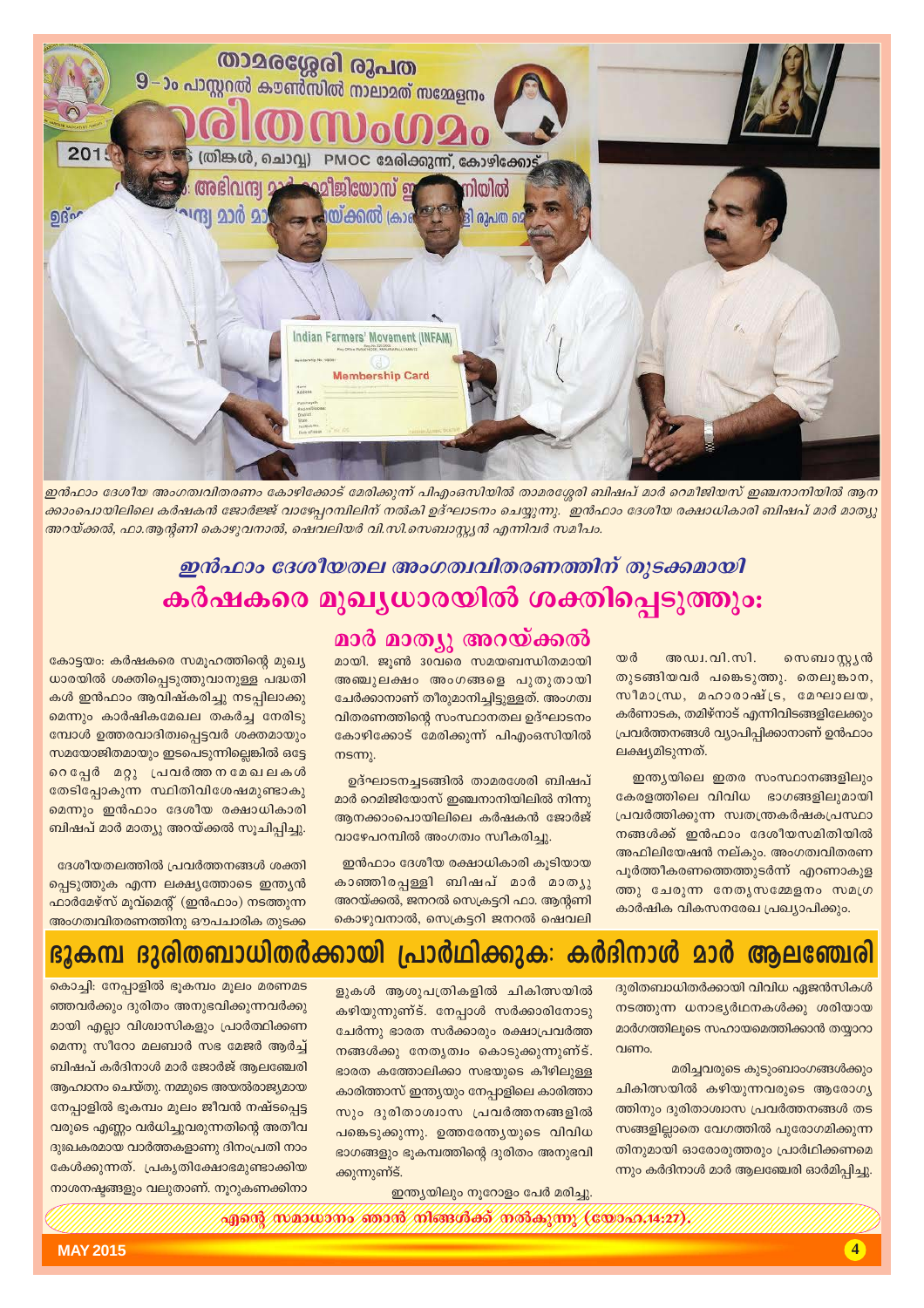## 0 MG9926 **80 8200: 6**

ചെയ്തു. കർഷകരുടെ പ്രശ്നങ്ങൾ പരിഹരിക്കുകയാണ് ഗവൺമെന്റിന്റെ പ്രധാന ഉത്തരവാദിത്വമെന്നും കർഷക രാഷ്ട്രീയമാണ് നമുക്ക് ആവശ്യമെന്നും അദ്ദേഹം പറഞ്ഞു. കർഷകവേദി പ്രസിഡന്റ് ജോസ് പുത്തേട്ട് അധൃക്ഷത വഹിച്ചു. ദ പീപ്പിളിന്റെ നേത്യത്വത്തിൽ വിവിധ സ്ഥലങ്ങളിൽ കർഷക കൂട്ടായ്മയിൽ മൂല്യവർധിത ഉത്പന്നങ്ങളുടെ നിർമാണം ആരംഭിക്കണമെന്ന് അദ്ദേഹം നിർദേശിച്ചു. പി.സി. ജോസഫ് എക്സ് എംഎൽഎ, ഡിജോ കാപ്പൻ, മാത്യു മാമ്പറമ്പിൽ, ഫാ. ജോസ് തറപ്പേൽ, ടോമിച്ചൻ സ്കറിയ ഐക്കര, വിജയൻ തോപ്പിൽ, ജോസ് മാത്യു, ജോസ് തോമസ് വെട്ടം എന്നിവർ പ്രസംഗിച്ചു.

പങ്കെടുത്തു.

ദ പീപ്പിളിന്റെ കോ-ഓർഡിനേറ്റർ ഷെവ. അഡ്വ. വി.സി. സെബാസ്റ്റ്യൻ ആമുഖപ്രസം ഗം നടത്തി. മോഹനവാഗ്ദാനങ്ങൾ നൽകി ഭരണകൂടം കർഷകരെ വഞ്ചിക്കുകയാണെന്നു കുറ്റപ്പെടുത്തിയ അദ്ദേഹം ഭരണകർത്താക്ക ളുടെ തെറ്റായ നയങ്ങൾക്ക് എതിരേ കർഷ കരും കർഷകസംഘടനകളും ഒരുമിച്ചുനിന്ന് പോരാടുകയാണ് വേണ്ടതെന്ന് അഭിപ്രായ പ്പെട്ടു. കേരളത്തിലെ എല്ലാ പ്രമുഖ കർഷക സംഘടകനളുടെയും പിന്തുണ ദ പീപ്പിളിനു ണ്ടെന്നും മെയ് 15ന് പതിനായിരം പേർ പങ്കെടുക്കുന്ന കർഷക മാർച്ച് കണ്ണൂരിൽ നടത്തുമെന്നും അദ്ദേഹം പറഞ്ഞു.

സമ്മേളനം മുതലാംതോട് മണി ഉദ്ഘാടനം

പാലാ: കേന്ദ്ര-സംസ്ഥാന സർക്കാരുകളുടെ കർഷകരോടുള്ള അവഗണന എക്കാലത്തേ തിലും അപ്പുറമായതായും നിലനിൽപ്പിനായി ബദൽമാർഗങ്ങൾ സ്വീകരിക്കാൻ കർഷക കുട്ടായ്മ അനിവാര്യമാണെന്നും പാലായിൽ ചേർന്ന വിവിധ കർഷക സംഘടനകളുടെ നേതൃസമ്മേളനം വിലയിരുത്തി. കേരളത്തിലെ രാഷ്ട്രീയത്തിനതീതമായി പ്രവർത്തിക്കുന്ന മുപ്പതോളം കർഷക സംഘടനകളുടെ പ്രതിനിധികളാണ് പാലാ ടോംസ് ചേംബറിൽ സമ്മേളിച്ചത്. കർഷക ജനകീയ ഐക്യവേദി യായ ദ പീപ്പിളിന് പിന്തുണ പ്രഖ്യാപിച്ച് കർഷകവേദി സംസ്ഥാന കമ്മിറ്റിയുടെ ആഭിമുഖൃത്തിലായിരുന്നു സമ്മേളനം. സമ്മേളനത്തിൽ നൂറുകണക്കിനു കർഷകരും



ദ പീപ്പിളിന് പിന്തുണയേകി പാലായിൽ ചേർന്ന കർഷകവേദിയുടെ നേതൃസമ്മേളനം പാലക്കാട് ദേശീയകർഷകസമാജം ജനറൽ സെക്രട്ടറി മുത ലാംതോട് മണി ഉദ്ഘാടനം ചെയ്യുന്നു. വിജയൻ തോപ്പിൽ, ജോസ് തോമസ് വെട്ടം, ഫാ.ജോസ് തറപ്പേൽ, ജോസ് പുത്തേട്ട്, സി.കെ.മോഹനൻ, പിസി ജോസഫ് എക്സ് എംഎൽഎ, ഷെവലിയർ അഡ്വ.വി.സി.സെബാസ്റ്റ്യൻ, ഡിജോ കാപ്പൻ, ജോസ് മാത്യു, ജോസഫ് പുവത്താനി എന്നിവർ  $m$ 2 $h$ 10.

> അറയ്ക്കൽ. രാഷ്ട്രീയ കക്ഷികൾ വോട്ടുനേടുന്നതിനും അധികാര ത്തിലെത്തുന്നതിനും നിരന്തരമായി നടത്തുന്ന കർഷക വാഗ്ദാനങ്ങൾ പാലിക്കപ്പെടുന്നില്ല. ഇതിനാൽത്തന്നെ ഭരണരാഷ്ട്രീയ സംവിധാന ങ്ങളിലുള്ള വിശ്വാസ്യത കർഷകർക്ക് അനുദിനം നഷ്ടപ്പെടുകയാണ്. രാഷ്ട്രീയ നേതാക്കളും പാർട്ടികളും വലിയ വിശ്വാസത്തകർച്ച നേരി ട്ടുകൊണ്ടിരി ക്കുകയാണ്. നേതാക്കന്മാരുടെ താത്പരൃം പാർട്ടിതാത്പര്യമായും പാർട്ടിതാത്പര്യം രാജ്യതാത്പര്യമായും വ്യാഖ്യാനിക്കപ്പെടുന്നു. ചെറുത്തുനിൽക്കാനും പ്രതിരോധിക്കാനും പ്രാപ്തിയില്ലാത്ത കർഷകസമുഹം സ്വന്തം ജന്മത്തെ പഴിചാരി കഴിഞ്ഞുകൂടുന്നു. അധികാര രാഷ്ട്രീയം തത്ത്വാധിഷ്ഠിതം അഥവാ മുല്യാധിഷ്ഠിതമായെങ്കിൽ മാത്രമേ രാജ്യത്തെ ജനാധിപത്യവും അതുവഴി ജനജീവിതത്തിന്റെ ഗുണനിലവാരവും മെച്ചപ്പെടുകയുള്ളൂ. രാഷ്ട്രീയത്തിന്റെ ഗാന്ധിയൻ ആത്മാവിനെയാണ് നാമിന്ന് സാക്ഷാത്കരിക്കേണ്ടത്. ജീവനെ ആദരിക്കു ന്നതിലും വൈവിധ്യത്തെ

> സ്വീകരിക്കുന്നതി ലും അധിഷ്ഠിതമാണു ഗാന്ധിയൻ രാഷ്ട്രീയം. ഇൻഫാം ഉൾക്കൊള്ളുന്ന കർഷക ഐകൃവേദിയായ 'ദ പീപ്പിൾ' ലക്ഷ്യ .<br>മിടുന്നതും സമഗ്രമായ ഒരു മാറ്റമാണ്. ഗ്രാമങ്ങളിലെ ജനങ്ങളിലെ ഹൃദയം തൊട്ടുമനസ്സിലാക്കുന്ന കർഷകരുടെ മുന്നേറ്റത്തിലൂടെയുള്ള മാറ്റമാണ് നമുക്ക് ലക്ഷ്യം വയ്ക്കേണ്ടതെന്നും മാർ അറയ്ക്കൽ പറഞ്ഞു.

കർഷകർക്ക് ഒരു മാസത്തെ ശമ്പളം ദാനം ചെയ്യാൻ ബിഎസ്പി എം.പി.മാർക്കും എം.എൽ.എ.മാർക്കും മായാവതിയുടെ നിർദ്ദേശം

> ലഖ്നൗ: ഉത്തർപ്രദേശിൽ കൃഷി നാശം സംഭവിച്ച കർഷകർക്ക് ഒരു മാസത്തെ ശമ്പളം ദാനം ചെയാൻ ബിഎസ്പിയുടെ എംപിമാർക്കും എംഎൽഎ മാർക്കും മായാവതി നിർദ്ദേശം നൽകി. സർക്കാരിന്റെ റിലീഫ് ഫണ്ടിലേയ്ക്ക് തുക നൽകു ന്നതിനു പകരം കർഷകർക്ക് നേരിട്ട് തുക കൈമാറാനും മായാവതി



നിർദേശം നൽകി. അപ്രതീക്ഷിതമായുണ്ടായ മഴയെത്തുടർന്ന് കൃഷി നാശം സംഭവിച്ച കർഷകർക്കായി ഉത്തർപ്രദേശ് സർക്കാരും കേന്ദ്ര സർക്കാരും ഒന്നും ചെയ്യുന്നില്ലെന്ന് മായാവതി കുറ്റപ്പെടുത്തി. കേന്ദ്ര സംസ്ഥാന സർക്കാരുകളുടെ ധനസഹായം വൈകുന്നത് കർഷകരെ ആത്മഹത്യയിലേയ്ക്ക് തള്ളിവിടുകയാണെന്നും മായാവതി പറഞ്ഞു.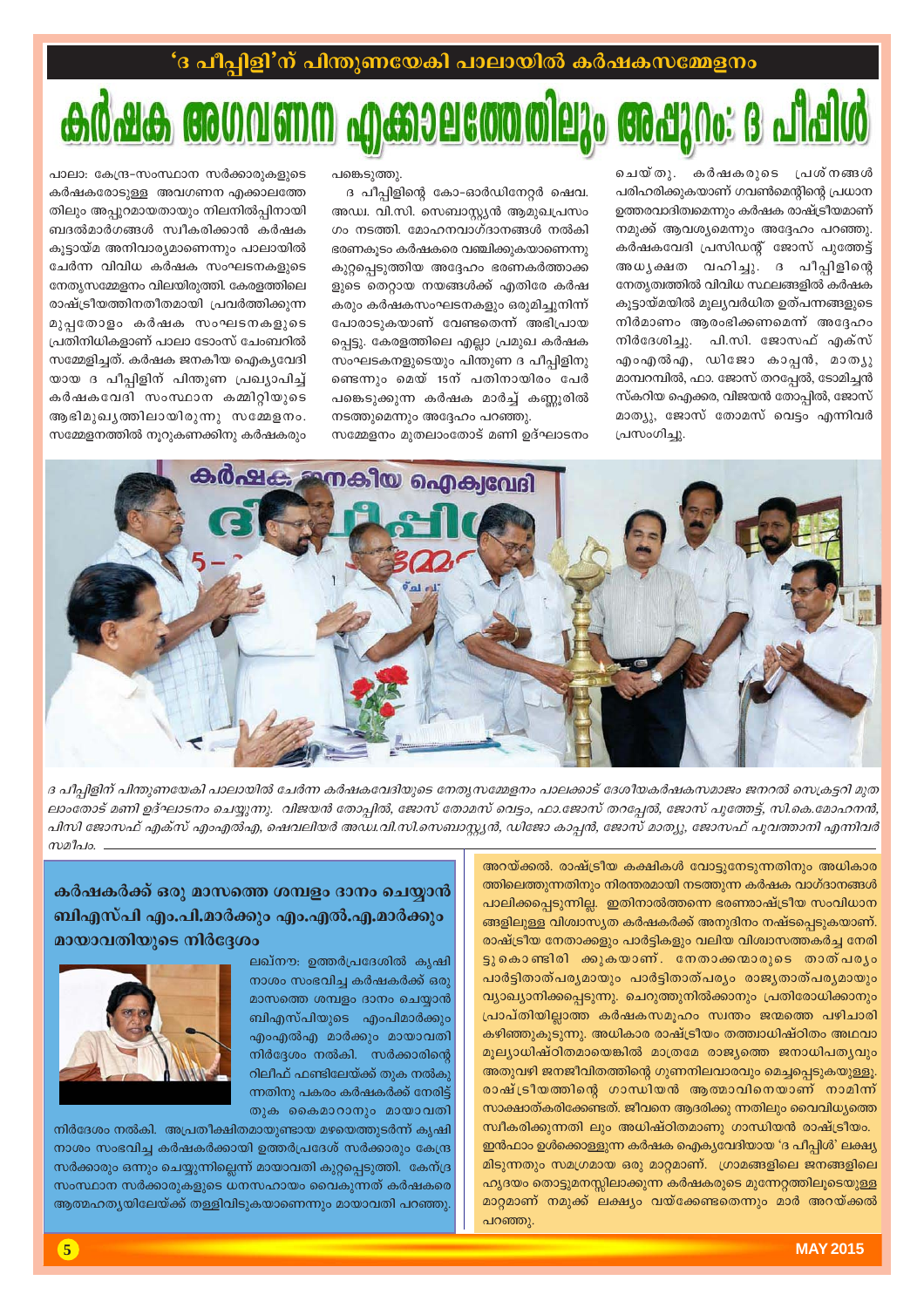## സീറോ മലബാർ സഭയ്ക്ക് ചരിത്രമുഹുർത്തം യൂറോപ്പിൽ സീറോ മലബാർ സഭയ്ക്ക് ആദ്യമായി 2 ഇടവകകൾ അനുവദിച്ചു

ഐകൃബോധം പകരും. സാമൂഹിക സാംസ്കാരിക മേഖലകൾ വളരെവേഗത്തിൽ മാറിക്കൊണ്ടിരിക്കുന്ന ഈ കാലഘട്ടത്തിൽ സീറോ മലബാർ സഭയുടെ ചരിത്രപരമായ വളർച്ചയ്ക്കും ഇത് കാരണമാകുമെന്ന് ഫാ. മാത്യു ജേക്കബ് പറഞ്ഞു. ലങ്കാസ്റ്റർ ബിഷപ് മൈക്കിൾ കാംബെൽ, സീറോ മലബാർ സഭ മേജർആർച്ച്ബിഷപ് മാർ ജോർജ്ജ് ആല ഞ്ചേരി എന്നിവർ ചേർന്ന് പ്രസ്റ്റണിലെ സെന്റ് ഇഗ്നേഷ്യസ് ദേവാലയത്തിൽ പുതിയ ഇടവ കയുടെ ഉദ്ഘാടനവും ദിവ്യബലിയും നിർവ ഹിക്കുമെന്ന് പ്രതീക്ഷിക്കുന്നതായി സീറോ മലബാർ കോർഡിനേറ്റർ ഫാ.തോമസ് പാറ യടിയിൽ അറിയിച്ചു.

പ്രാർത്ഥനാ ആവശ്യങ്ങൾക്കായി പ്രത്യേക മായി ഉപയോഗിക്കും. ലങ്കാസ്റ്റർ രൂപതയിലെ മറ്റു സീറോ മലബാർ വിശ്വാസികൾക്കുവേ ണ്ടിയാണ് വിശുദ്ധ ചാവറ കുര്യാക്കോസ്, വിശുദ്ധ എവുപ്രാസ്യ ഇടവക രൂപീകരിച്ചത്. രുപതയിലെ മറ്റു പളളികൾ ഇവരുടെ പ്രാർത്ഥ നാവശ്യങ്ങൾക്കായി ഉപയോഗിക്കും.

പുതിയ ഇടവകകൾ അനുവദിച്ചതിൽ അതിയായ സന്തോഷവും കൃതജ്ഞതയുമു ണ്ടെന്ന് വികാരി ഫാ.മാത്യു ജേക്കബ് പറ ഞ്ഞു. ലങ്കാസ്റ്റർ രൂപതാധ്യക്ഷന്റെ തീരുമാനം സീറോ മലബാർ സഭയ്ക്ക് ലഭിച്ച അംഗീകാ രമാണെന്ന് അദ്ദേഹം പറഞ്ഞു. പുതിയ ഇടവ കകളുടെ രൂപീകരണത്തോടെ ഇവിടുത്തെ സീറോ മലബാർ വിശ്വാസികൾക്ക് ശക്തമായ

ലണ്ടൻ: യൂറോപ്പിൽ സീറോ മലബാർ സഭയ്ക്ക് ആദ്യമായി രണ്ടു വ്യക്തിഗത ഇട വകകൾ അനുവദിച്ചു. മേജർആർച്ച്ബിഷപ് കർദിനാൾ മാർ ജോർജ് ആലഞ്ചേരിയുടെ ആഭ്യർത്ഥന മാനിച്ച് ലങ്കാസ്റ്റർ രൂപതാബി ഷപ് മൈക്കിൾ കാംബെൽ ഇടവകകൾ അനു വദിച്ചുകൊണ്ടുള്ള ഡിക്രി പുറത്തിറക്കി.

വി.അൽഫോൻസ, വിശുദ്ധരായ ചാവറ കുര്യാക്കോസ്, എവുപ്രാസ്യ എന്നിങ്ങനെ യാണ് പുതിയ ഇടവകകളുടെ പേരുകൾ. ഫാ. മാത്യു ജേക്കബ് ചൂരപ്പൊയ്കയിലാണ് പുതിയ ഇടവകയുടെ വികാരി. പ്രസ്തൻ കേ ന്ദ്രീകരിച്ചുള്ള സീറോ മലബാർ സഭാ വിശ്വാ സികൾക്കായി രുപീകരിച്ച വി.അൽഫോൻസാ ഇടവക സെന്റ് ഇഗ്നേഷൃസ് പള്ളി

### 12 ക്രൈസ്തവരെ നടുക്കടലിൽ എറിഞ്ഞു

വിവിധ ആഫ്രിക്കൻ രാജ്യങ്ങളിൽ നിന്നുള്ള കുടിയേറ്റക്കാരുമായി ലിബിയയിൽ നിന്നും ഇറ്റലിയിലേയ്ക്കു പുറപ്പെട്ട ബോട്ടിൽ മത ത്തിന്റെ പേരിലുണ്ടായ തർക്കത്തെത്തുടർന്ന് എണ്ണത്തിൽ കുറവുള്ള 12 ക്രൈസ്തവരെ മുസ്ലീം സഹയാത്രികർ നടുക്കടലിൽ എറിഞ്ഞു കൊന്നു. നൂറിലേറെ ആഫ്രി ക്കൻ കുടിയേറ്റക്കാരുമായി ഇറ്റലിയിലെ സിസിലി തീരം ലക്ഷ്യം വച്ചുവരികയായി രുന്നു ബോട്ട്. തീരത്തെത്തിയ ബോട്ടിൽ നിന്ന് സംഭവവുമായി ബന്ധപ്പെട്ട് 15 പേരെ ഇറ്റാലിയൻ പോലീസ് അറസ്റ്റുചെയ്തു. എപ്രിൽ 14-നാണ് ലിബിയയിൽ നിന്ന് 105 പേരുമായി ബോട്ട് പുറപ്പെട്ടതെന്ന് തീരത്തെ ത്തിയ യാത്രക്കാർ പറഞ്ഞു. യാത്രയ്ക്കിടെ നൈജീരിയ, ഘാന എന്നീ രാജ്യങ്ങളിൽ നിന്നുള്ളവരാണ് കടലിലെറിയപ്പെട്ടത്.

ക്രിസ്ത്യാനികൾക്കെതിരെ വീണ്ടും ഐസിസിന്റെ കൊടും ക്രുരത; എത്യോപൃൻ ക്രിസ്ത്യാനികളെ കഴുത്തറുത്തും വെടിവച്ചും കൊല്ലുന്ന വീഡിയോ പുറത്തുവിട്ടു



എല്ലാ ക്രിസ്ത്യാനികളുടെയും അവസ്ഥ ഇ തായിരിക്കുമെന്ന ഭീഷണിയും വീഡിയോയിൽ ങീകരർ മുഴക്കിയിട്ടുണ്ട്. കഴിഞ്ഞ ഫെബ്രു വരിയിൽ ഈജിപ്തിൽ നിന്നു തടവിലാക്കിയ 21 ക്രിസ്ത്യാനികളെ ലിബിയയിലെ കടൽത്തീ രത്തുവച്ചു തലയറുത്തുകൊല്ലുന്നതിന്റെ വീഡിയോ ഐസിസ് പുറത്തുവിട്ടിരുന്നു.

### ലിബിയയിൽ അഞ്ചു മാധ്യമപ്രവർത്തകരെ ഐഎസ് വധിച്ചു

ബെൻഗാസി(ലിബിയ): ലിബിയയിൽ ഒരു ടിവി ചാനലിനായി ജോലി ചെയ്തിരുന്ന അഞ്ചു മാധ്യമ പ്രവർത്തകരെ ഇസ്ലാമിക് സ്റ്റേറ്റ് (ഐഎസ്) ഭീകരർ വധിച്ചതായി സൈനിക ഉദ്യോഗസ്ഥൻ അറിയിച്ചു. ലിബിയയുടെ കിഴക്കൻ പ്രവിശ്യയിലാണ് സംഭവം. കഴിഞ്ഞ ഓഗസ്റ്റ് മുതൽ ഇവരെ കാണാതായിരുന്നു.

ലിബിയയിലെ തോബ്രൂക് പട്ടണത്തിൽ നിന്നു ബെൻഗാസിയിലേക്ക് പോകവെ ഇസ്ലാമിക് സ്റ്റേറ്റ് ഭീകരരുടെ അധീനതയിലുള്ള ഡെർണയിൽ നിന്നാണ് ഇവർ അപ്രതൃക്ഷരായത്. ഇവരുടെ മൃതദേഹങ്ങൾ ലിബിയയിലെ കിഴക്കൻ നഗരമായ ബായ്ദയിൽ നിന്നു കണെ്ടത്തിയ വിവരം സൈനിക ഉദ്യോഗസ്ഥനായ ഫറാജ് അൽ-ബറാസിയാണ് അറിയിച്ചത്. കഴുത്തറുത്ത നിലയിലായിരുന്നു മൃതദേഹങ്ങൾ. ഇസ്ലാമിക് സ്റ്റേറ്റ് ഭീകരരാണ് ഇവരുടെ കൊലപാതകങ്ങൾക്കു പിന്നിലെന്നും അദ്ദേഹം വ്യക്തമാക്കി.

അതേസമയം ഐഎസ് മേധാവിയും സംഘടനയുടെ നിയന്ത്രണത്തിലുള്ള മേഖലയിലെ സ്വയം പ്രഖ്യാപിത ഖലീഫയുമായ അബുബക്കർ അൽ ബാഗ്ദാദി മരിച്ചതായി റേഡിയോ ഇറാൻ റിപ്പോർട്ട് ചെയ്തു. അൽ–ക്വയ്ദയുടെ ഇറാക്കിലെ പ്രാദേശിക ഘടകത്തിന്റെ നേതൃത്വം 2010-ൽ ബാഗ്ദാദി ഏറ്റെടുത്ത ശേഷമാണ് അതു രാജ്യാന്തര ഭീകര സൈനിക സംഘടനയായ ഇസ്ലാമിക് സ്റ്റേറ്റ് ഓഫ് ഇറാക്ക് ആൻഡ് സിറിയ ആയി വളർന്നത്.

ട്രിപ്പോളി: കഴുത്തറുക്കുന്ന ഐസിസ് ഭീക രത ഒരിക്കൽക്കുടി ലോകത്തെ ഞെട്ടിക്കുന്നു. ലിബിയയിൽവച്ച് ഐസിസ് ഭീകരർ പിടികൂ ടിയ എത്യോപ്യൻ ക്രിസ്ത്യാനികളെ കഴു ത്തറുത്തും വെടിവച്ചും കൊല്ലുന്ന വീഡിയോ ഇസ്ലാമിക് സ്റ്റേറ്റ് പുറത്തുവിട്ടു. 29 മിനിറ്റ് നീണ്ടുനിൽക്കുന്ന ദൃശ്യങ്ങളാണ് പുറത്തു വന്നത്. ലിബിയയിൽ വച്ചാണ് ഐസിസ് ഇവരെ പിടികൂടിയത്. ഇസ്ലാമിലേയ്ക്ക് മതം മാറാൻ ആവശ്യപ്പെടുന്ന പ്രസ്താവന മുഖം മുടി ധരിച്ച ആയുധധാരി നടത്തുന്നുണ്ട്. മുഖം മുടി ധരിച്ച ആയുധധാരികൾ 12 പേരെ കടൽത്തീരത്തുവച്ച് തലയറുത്തുകൊല്ലുന്ന തും 16 പേരെ മരുഭുമി പ്രദേശത്തുവച്ച് വെടി വെച്ചുകൊല്ലുന്നതും ദൃശൃത്തിലുണ്ട്. ഇസ്ലാം മതത്തിലേയ്ക്ക് പരിവർത്തനം ചെയാത്ത

### മലേഷ്യയിൽ 12 ഐസിസ് ഭീകരർ അറസ്റ്റിൽ



ക്വാലാലമ്പൂർ: ഐഎസുമായി ബന്ധമുള്ള 12 പേരെ മലേഷ്യൻ പോലീസ് അറസ്റ്റു ചെയ്തു. ഇവരുടെ പക്കൽനിന്ന് സ്ഫോടകവസ്തു ക്കളും പിടിച്ചു. ആസിയാൻ ഉച്ചകോടി നടക്കുന്ന ക്വാലാലമ്പൂരിൽ ഭീകരാക്രമണം നടത്താനുള്ള പദ്ധതി ഇതോടെ പൊളിക്കാനാ യെന്ന് അധികൃതർ പറഞ്ഞു. 17നും 41നും ഇടയ്ക്കു പ്രായമുള്ളവരാണ് അറസ്റ്റിലായ തെന്നും ക്വാലാലമ്പൂരിലും പരിസരത്തും നി ന്നാണ് ഇവരെ പിടികൂടിയതെന്നും പോലീസ് മേധാവി ഖാലിദ് അബുബേക്കർ പറഞ്ഞു.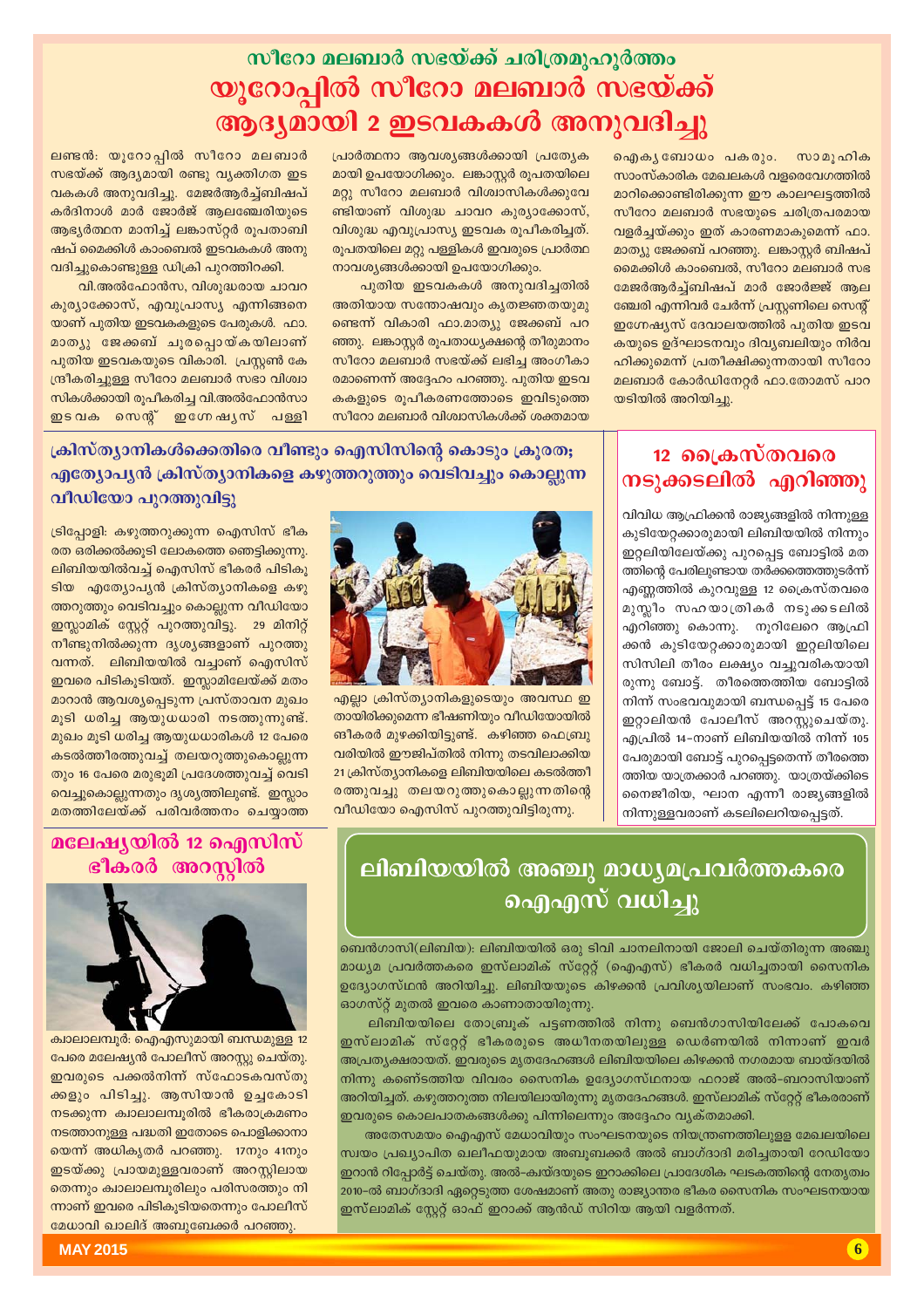

ബൈബിൾ അടിസ്ഥാനമാക്കിയുള്ള റിയാലിറ്റി ഷോ കാ**നാൻദേശം** 

10 വയസ്സു മുതൽ 45 വയസ്സുവരെ പ്രായമുള്ളവർക്ക് ലോകത്തിന്റെ ഏതു കോണിൽ നിന്നും

പരിപാടിയിൽ പങ്കെടുക്കാം.

## Contact: Phone : 8606420011, canandesham@gmail.com " അറിവാണ് സമൃദ്ധി ബൈബിളാണ് അറിവ് "

പുനഃപ്ര<u>ക്</u>ഷേ ബുധൻ 2.00 pm வெணி **4:00 pm** 



www.goodnesstv.tv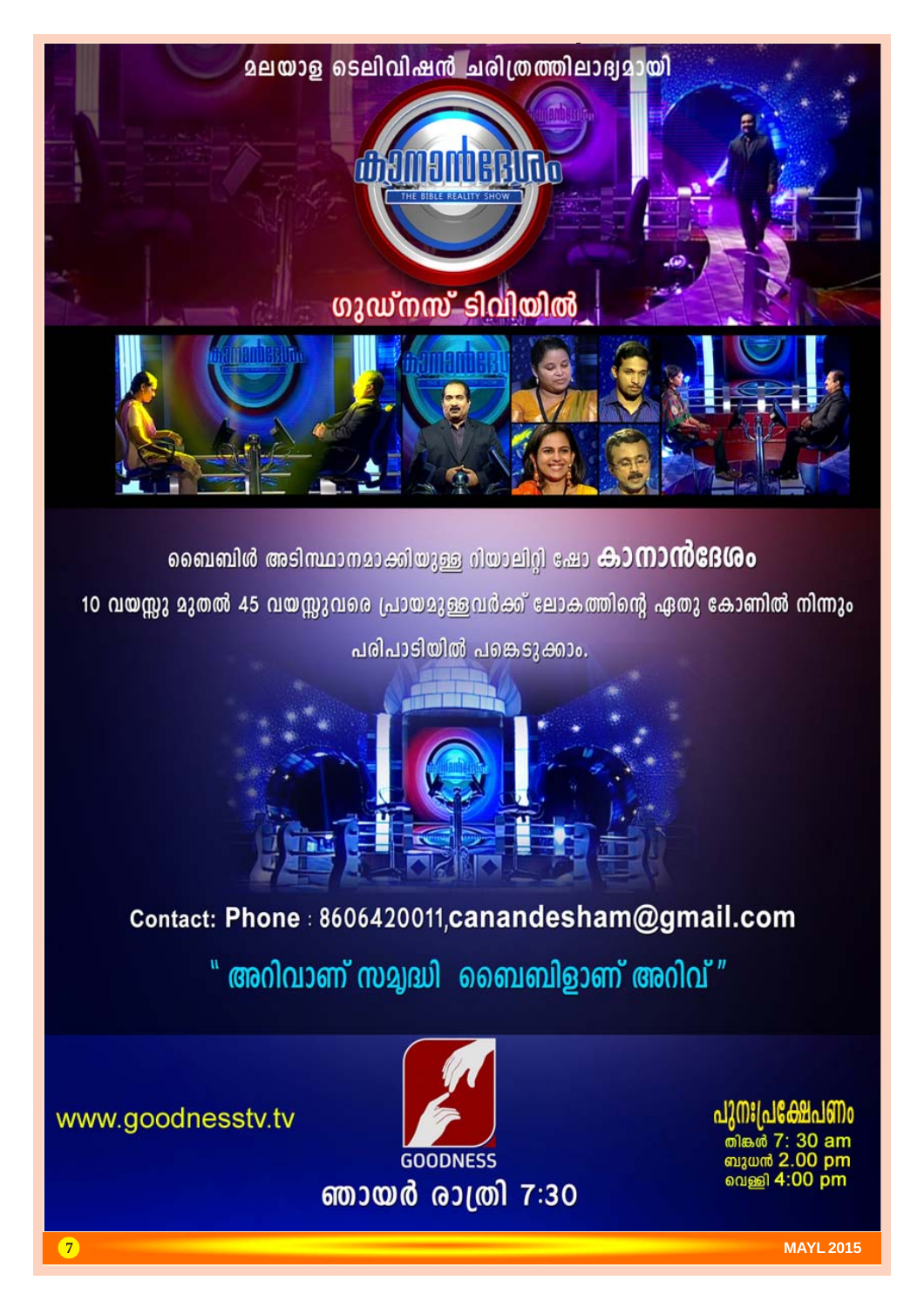### വത്തിക്കാൻ കൗൺസിൽ പ്രമാണരേഖക

## *<u>WOOGO*</u>

ലങ്ങളും അറിഞ്ഞിരിക്കേണ്ടതാണ്. പ്രത്യേ

കിച്ച് ഇക്കാലത്ത് അത് അത്യാവശ്യവുമാണ്.

കത്തോലിക്കാവിശ്വാസാവത

**രണം-**കത്തോലിക്കാവിശ്വാസം അവതരിപി

ക്കുന്ന രീതിയും പദ്ധതികളും ഡയലോഗിന്

യാതൊരുവിധ വിഘ്നവും ഉണ്ടാക്കിക്കുടാ.

അതേസമയം സഭയുടെ പഠനങ്ങൾ വ്യക്ത

മായും സമഗ്രമായും കാണിച്ചുകൊടുക്കണമെ

ന്നുള്ളത് അപരിത്യാജ്യവുമാണ്. തെറ്റായ

ഒരൊത്തുതീർപ്പുമനോഭാവത്തോളം സഭൈക്യ

ചൈതനൃത്തിനു കടകവിരുദ്ധമായ മറ്റൊന്നി

ല്ല. അതു സഭ്യുടെ മൗലികതത്വങ്ങളുടെ പരി

ശുദ്ധിക്ക് കോട്ടംവരുത്തുകയും സുനിശ്ചി

തവും യഥാർത്ഥവുമായ അതിന്റെ ആശയ

സഹോദരങ്ങൾ ശരിയായ ഗ്രഹിക്കത്തക്കവി

ധത്തിൽ അവഗാഢമായും കൃതൃമായും

കത്തോലിക്കാവിശ്വാസം വിവരിച്ചുകൊടുക്കു

കത്തോലിക്കാ ദൈവശാസ്ത്രജ്ഞന്മാർ സഭ

യുടെ പഠനങ്ങളിൽ ഉറച്ചുനിന്ന് വേർപിരിഞ്ഞ

സഹോദരങ്ങളോട് യോജിച്ച് ദൈവരഹസ്യങ്ങ

ളുടെ പഠനത്തിൽ വ്യാപൃതരാകുമ്പോൾ സത്യ

ത്തോടുള്ള സ്നേഹത്താൽ പ്രേരിതരായി

വിനയത്തോടും സ്നേഹത്തോടുകൂടി വർത്തി

ക്കണം. മൗലികതത്വങ്ങളെ താരതമ്യം ചെയ്യു

മ്പോൾ സഭയുടെ പഠനങ്ങളിൽ ഒരു അവരോ

ഹണക്രമമുണ്ടെന്ന വസ്തുത ഓർത്തിരിക്ക

അതേസമയം നമ്മുടെ വേർപെട്ട

സഭൈ കൃസം ഭാഷണ ത്തിൽ

ങ്ങളെ നിഷ്പ്രഭമാക്കുകയും ചെയ്യും.

കയും വേണം.



### (കഴിഞ്ഞ ലക്കം തുടർച്ച)

അന്യോന്യം അറിയാൻ-നമ്മുടെ വേർപെട്ട സഹോദരരുടെ ചിന്താഗതി നാം മനസ്സിലാക്ക ണം. ഇത് ഒരു സമഗ്രപഠനംമൂലമേ സാധ്യ മാകൂ. പ്രസ്തുത പഠനമാകട്ടെ സതൃത്തി ന്റെയും സന്മനോഭാവത്തിന്റെയും പിൻബ ലത്തോടുകൂടിയായിരിക്കണംതാനും. വേർപെട്ട സഹോദരങ്ങളുടെ പഠനങ്ങൾ, അവ രുടെ ചരിത്രം, ആദ്ധ്യാത്മികവും ആരാധനാ പരവുമായ ജീവിതം, മതാത്മകമായ മാനസി കവീക്ഷണം, പൊതുവായ പശ്ചാത്തലം എന്നി വയിലെല്ലാം വ്യവസ്ഥാപിതമായ രീതിയിൽ കത്തോലിക്കർ കൂടുതൽ സൂക്ഷ്മമായ ജ്ഞാനം സമ്പാദിക്കേണ്ടത് ആവശ്യമാണ്. രണ്ടുഭാഗങ്ങളും തമ്മിലുള്ള ചർച്ചകളാണ് ഇവ യ്ക്കുപകരിക്കുന്ന സുഗമമായ മാർഗ്ഗം. പ്രത്യേകിച്ച് ഓരോ ഭാഗത്തുനിന്നും സമഭാവ നയോടെ നിർവഹിക്കുന്ന ദൈവശാസ്ത്രസം ബന്ധമായ പ്രശ്നങ്ങളിലേയ്ക്കു വെളിച്ചം വീശുന്ന ചർച്ചകൾ ഇവയിൽ ഇരുഭാഗത്തിനും സമനിലയിൽ വർത്തിക്കാൻ സാധിക്കുന്നു. എന്നാൽ ഒരു കാര്യം ശ്രദ്ധയിൽ വയ്ക്കണം. ചർച്ചകളിൽ പങ്കെടുക്കുന്നവർ ആ വിഷയങ്ങ ളിൽ നല്ല പ്രാവീണ്യം നേടിയവരും അധികാ രികളാൽ അംഗീകൃതരുമായിരിക്കണം. ഇപ്ര കാരമുള്ള 'ഡയലോഗിൽ'നിന്ന് കത്തോലിക്കാ സഭയുടെ യഥാർത്ഥത്തിലുള്ള നിലപാടെന്താ ണെന്നുള്ള കാര്യം കൂടുതൽ വ്യക്തമാകും. മാത്രമല്ല നമ്മുടെ വേർപെട്ട സഹോദരങ്ങ ളുടെ വീക്ഷണഗതി നമുക്ക് കൂടുതൽ വിശദ മായി ഗ്രഹിക്കാനും അവസരം ലഭിക്കുകയും ചെയ്യും. അതൊടൊപ്പം നമ്മുടെ വിശ്വാസം അവരുടെ മുമ്പിൽ കൂടുതൽ ഉചിതമായ രീതി യിൽ അവതരിപ്പിക്കാൻ നമുക്ക് സാധിക്കും. സഭൈകൃപരിശീലനം-ദൈവശാ സ്ത്രവും അതിനോട് ഒത്തുപോകുന്ന മറ്റു പഠനങ്ങളും പ്രത്യേകിച്ച് ചരിത്രവും 'എക്യു മെനിക്കൽ' വീക്ഷണത്തിൽ പഠിപ്പിക്കണം. ഈ പഠനങ്ങൾ വസ്തുനിഷ്ടമായ സതൃങ്ങ ളോട് കൃത്യമായി പൊരുത്തപ്പെട്ടതാകണം.

ഇങ്ങനെ വേർപെട്ട സഹോദര ങ്ങളും കത്തോലിക്കാസഭയും തമ്മിലുള്ള ഐക്യത്തെ സംബന്ധിക്കുന്ന കാര്യങ്ങളിൽ പ്രത്യേകിച്ചും വാദപ്രതിവാദനരീതി ഒഴിവാക്കി കൃത്യമായി വിശദീകരിക്കുന്ന ദൈവശാസ്ത്ര ത്തിൽ ഭാവി ഇടയന്മാരും വൈദികരും പ്രാവീ ണ്യം നേടേണ്ടതാണ്. വിശ്വാസികളുടെയും സന്യാസികളുടെയും ആവശ്യമായ പരിശീല നവും രൂപവൽക്കരണവും ഏറ്റം പ്രധാനമായി ആശ്രയിച്ചിരിക്കുന്നത് വൈദികരുടെ രൂപവൽക്കരണത്തെയാണ്. മറ്റു ക്രകെസ്തവ സഹോദരങ്ങളോടൊത്ത് ഒരേ സ്ഥലത്ത് പ്രേ ഷിതപ്രവർത്തനം നടത്തുന്ന കത്തോലിക്കർ സഭൈകൃപ്രസ്ഥാനം അവതരിപ്പിക്കുന്ന പ്രശ്നങ്ങളും, അതോടൊപ്പം അതിന്റെ സദ്ഫ



സഭൈക്യസംഭാഷണത്തിൽ കത്തോലിക്കാ ദൈവശാസ്ത്രജ്ഞന്മാർ സഭയുടെ പഠനങ്ങളിൽ ഉറച്ചുനിന്ന് വേർപിരിഞ്ഞ സഹോദരങ്ങളോട് യോജിച്ച് ദൈവരഹസ്യങ്ങളുടെ പഠനത്തിൽ വ്യാപൃതരാകുമ്പോൾ സത്യത്തോടുള്ള സ്നേഹത്താൽ പ്രേരിതരായി വിനയത്തോടും സ്നേഹത്തോടുകൂടി വർത്തിക്കണം.

> ണം. കാരണം ക്രിസ്തീയ വിശ്വാസത്തിന്റെ അടിസ്ഥാനതത്വങ്ങളോട് അവ വൃതൃസ്ഥരീ തികളിൽ ബന്ധപ്പെട്ടിരിക്കുന്നു. ഇങ്ങനെ സഹോദരോചിതമായ ഒരു മത്സരംവഴി ക്രിസ്തുവിന്റെ അപരിമേയമായ മൂല്യങ്ങളെ പ്പറ്റി തെളിവാർന്ന ഒരു പ്രകാശനവും ആഴ മേറിയ അറിവും സമ്പാദിക്കാൻ എല്ലാവർക്കും പ്രേരണ ലഭിക്കുന്നതിനു വഴി തുറക്കുന്നു. വേർപെട്ട സഹോദരങ്ങളുമായുള്ള സഹ ക ര ണം - ത്രിയേ കദൈ വത്തിലും തങ്ങളുടെ രക്ഷകനും കർത്താവും അവതരിച്ച വചനവുമായ ദൈവസുതനിലും ഉള്ള വിശ്വാസം സകല ക്രൈസ്തവരുംകൂടി എല്ലാ ജനതയുടെയും മുമ്പിൽ ഏറ്റുപറയട്ടെ. സംഘാതപ്രയത്നത്തോടും പരസ്പര ബഹു മാനത്തോടുംകൂടി വഞ്ചനയ്ക്കതീതമായ പ്രത്യാശയ്ക്ക് നമുക്ക് സാക്ഷികളാകാം. സാമൂഹൃകാരൃങ്ങളിൽ വിപുലമായി സഹക രിച്ചുപ്രവർത്തിക്കുന്ന ഈയവസരത്തിൽ സക ലമനുഷ്യരും യോജിച്ചുപ്രവർത്തിക്കാൻ നിശ്ച യമായും വിളിക്കപ്പെടുന്നുണ്ട്. കൂടുതലായ ന്യായത്താൽ ഈയവസരത്തിൽ ദൈവത്തിൽ വിശ്വസിക്കുന്നവർ, പ്രത്യേകിച്ച് ക്രിസ്തു നാമം വഹിക്കുന്ന ക്രിസ്ത്യാനികൾ സഹക രിച്ചു പ്രവർത്തിക്കണം. എല്ലാ ക്രിസ്ത്യാനി കളുടെയും ഈ സഹകരണം നേരത്തെതന്നെ അവരിൽ സ്ഥിതിചെയ്യുന്ന ആ ഐക്യത്തെ പ്രകാശിപ്പിക്കുന്നു. അതോടെ ദാസവേഷമ ണിഞ്ഞ ക്രിസ്തുവിന്റെ വ്യക്തിപ്രാഭവം കൂടു തൽ പ്രശോഭിതമാകുന്നു.

 $(\overline{\omega}$  ( $\overline{\omega}$ )

 $\widetilde{\mathcal{W}}$ esseres amminen miempiascov ny essitempina (v siekos s:16).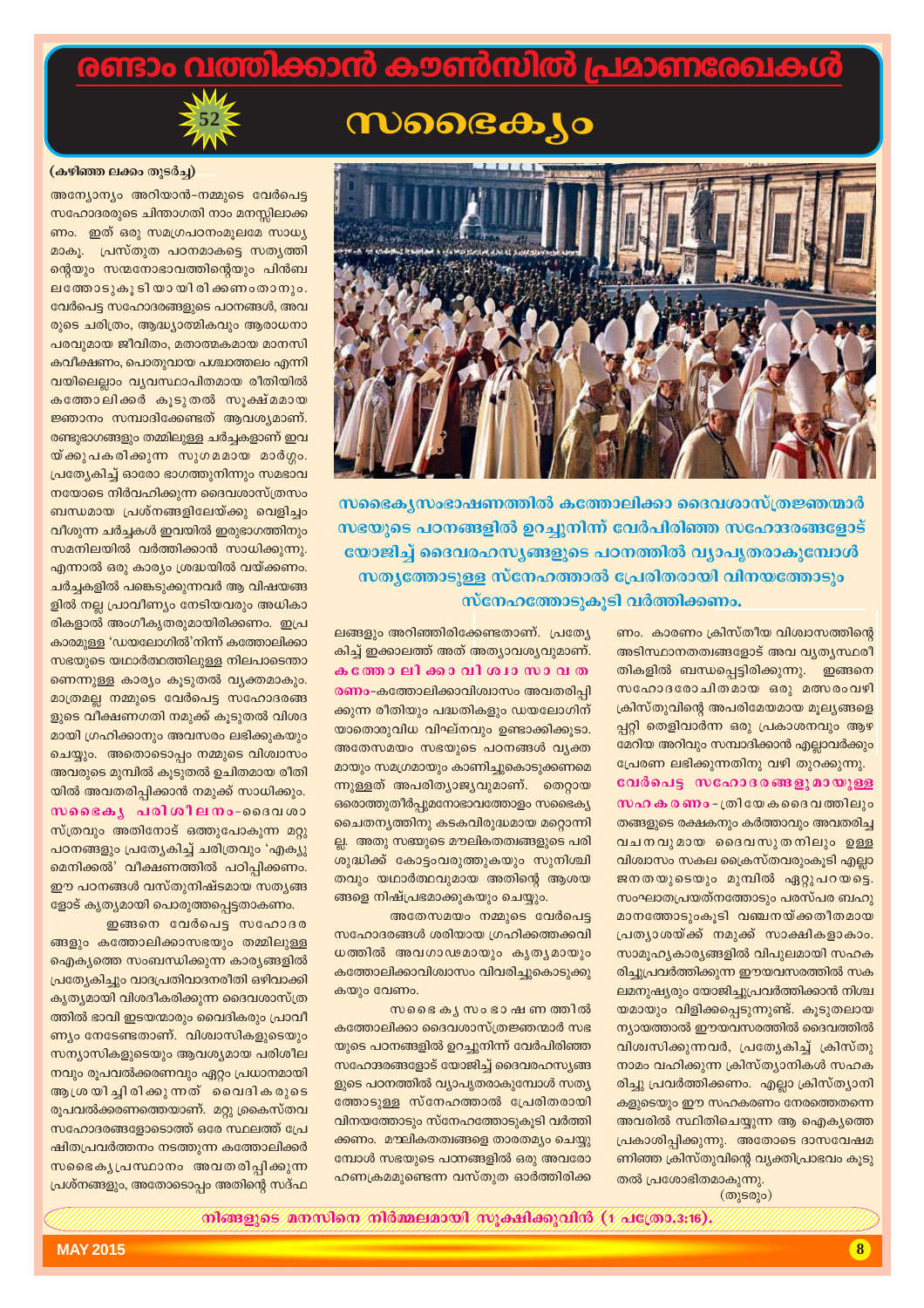$(\omega)$ ടരും)

52. "വിളിക്കും മുമ്പേ ഞാൻ അവർക്കു ഉത്തരമരുളും; പ്രാർത്ഥിച്ചു തീരും മുമ്പേ ഞാൻ അതു കേൾക്കും'' (ഏശയ്യാ 65:25) എന്ന ദൈവത്തിന്റെ വാഗ്ദാനം അവിടുന്നു  $f$ എപ്പോഴും നമ്മുടെ പ്രാർത്ഥന കേൾക്കുമെന്ന ആത്മവിശ്വാസം നമുക്കു പകർന്നു തരുന്നു. അതുപോലെ നാം എപ്പോഴൊക്കെ എന്തി നായി പ്രാർത്ഥിച്ചാലും അപ്പോഴൊക്കെ അവി ടുത്തെ പരിശുദ്ധാന്മാവിനെ നമുക്കു ലഭിക്കു മെന്നുള്ള യേശുവിന്റെ ഉറപ്പ് (ലൂക്കാ 11:13) ദൈവം എപ്പോഴും നമ്മുടെ പ്രാർത്ഥന കേൾക്കുന്നു എന്നതിന്റെ തെളിവല്ലയോ?

എഴുതുന്നു: ''ഞാൻ കർത്താവിനെ വിളിച്ചപേ ക്ഷിച്ചു; അവിടുന്നു എനിക്കുത്തരമരുളി" (സങ്കീ.34:4). "അഗതികളുടെ പ്രാർത്ഥന അവി ടുന്നു കേൾക്കും; അവരുടെ യാചനകൾ നിര സിക്കുകയില്ല" (സങ്കീ. 102: 17) എന്നു വിശുദ്ധ ്രന്ഥം ഉറപ്പു തരുന്നുണ്ട്. ''കർത്താവ് നീതി മാന്മാരെ കടാക്ഷിക്കുന്നു; അവിടുന്നു അവ രുടെ പ്രാർത്ഥന ശ്രവിക്കുന്നു" (സങ്കീ. 34:15), "നീതിമാന്മാർ സഹായത്തിനു വിളിക്കുമ്പോൾ കർത്താവ് കേൾക്കുന്നു"  $(m$ ങ്കീ. 34:17) എന്നൊക്കെ ദൈവവചനം നമ്മെ അനുസ്മ $\,$ രിപ്പിക്കുന്നുണ്ട്.

്രശവിച്ചു. അവിടുന്നു എനിക്ക് ചെവി ചായി ച്ചു തന്നു" (സങ്കീ. 116:2). അദ്ദേഹം വീണ്ടും

**ലൂണ്ടാകടെ.** 

മോശയുടെ പ്രാർത്ഥന ദൈവം **{i≤n-®-Xp-t]m-se, a‰p-≈-h¿°p-**വേണ്ടിയുള്ള നമ്മുടെ **പ്രാർത്ഥ**ന **എപ്പോഴും ശ്രദ്ധിക്കുന്നവനാണു ദൈവം. നാം മറ്റുള്ളവർക്കു** വേണ്ടി പ്രാർത്ഥിക്കുമ്പോൾ നാം അതിനാൽത്തന്നെ ശക്തി **പ്രാപി** ക്കുന്നു എന്നതു നമ്മുടെ ഓർമ്മയി

പ്രർത്ഥനാധിഷ്ഠിത ജിമിതം



ഫാ.ജോസ് പന്തപ്ലാംതൊട്ടിയിൽ, സിഎ<u>ം</u>ഐ

#### (കഴിഞ്ഞ ലക്കം തുടർച്ച)

മധുസ്ഥ പ്രാർത്ഥ നയിൽ യേശു പ്രത്യേകം ശ്രദ്ധിച്ചിരുന്നായി സുവിശേഷങ്ങ ളിൽ നാം കാണുന്നുണ്ട്. യോഹന്നാന്റെ സുവി ശേഷം 17-ാം അധ്യായത്തിൽ നാം പ്രധാന മായും വായിക്കുന്നതു അവിടുന്നു തന്റെ ശിഷൃരുടെ നന്മയ്ക്കും ഉന്നമനത്തിനും വേണ്ടി നടത്തുന്ന പ്രാർത്ഥനയാണ്. ശിഷ്യന്മാർ ഐകൃത്തിൽ ഒന്നായിരിക്കുന്ന തിനും അവർ വിശുദ്ധിയിൽ വളരുന്നതിനും  $(17:17)$  ദുഷ്ടനിൽ നിന്നു അവർ വിമോചിത രാകുന്നതിനും വേണ്ടിയൊക്കെ  $(17:15)$  യേശു പ്രാർത്ഥിക്കുന്ന കാഴ്ചയാണു നാം അവിടെ കാണുക. വേറൊരവസരത്തിൽ, യേശു പത്രോസിനു വേണ്ടി പ്രാർത്ഥിച്ച കാര്യം അവി ടുന്നു തന്നെ പറയുന്നുണ്ട്: "നിന്റെ വിശ്വാസം ക്ഷയിക്കാതിരിക്കുവാൻ ഞാൻ നിനക്കുവേണ്ടി പ്രാർത്ഥിച്ചു" (ലൂക്കാ 22:31). യേശു ശിഷ്യർക്കു വേണ്ടി പ്രാർത്ഥിച്ച അവസര ത്തിൽ നമ്മെ മുന്നിൽ കണ്ടുകൊണ്ടു നമു ക്കായി മധ്യസ്ഥപ്രാർത്ഥന നടത്തി എന്നതു നമ്മെ ആഹ്ലാദഭരിതരാക്കേണ്ടതാണ്. അവിടുത്തെ പ്രാർത്ഥന ശ്രദ്ധിക്കു: ''അവർക്കു വേണ്ടി മാത്രമല്ല, അവരുടെ വചനം നിമിത്തം എന്നിൽ വിശ്വസിക്കുന്നവർക്കു വേണ്ടിക്കുടി യാണു ഞാൻ പ്രാർത്ഥിക്കുന്നത്" (യോഹ ന്നാൻ 17:20). ഹെബ്രായർക്കുള്ള ലേഖന ത്തിൽ പറയുന്നതനുസരിച്ചു "എന്നേക്കും ജീവിക്കുന്നവനായ അവൻ" നമുക്കുവേണ്ടി "മാധൃസ്ഥ്യം വഹിക്കുന്നു" $(7:25)$ .

48. "മരിച്ചവനെങ്കിലും ഉത്ഥാനം ചെയ്ത വനും ദൈവത്തിന്റെ വലതുഭാഗത്തിരുന്നു നമുക്കുവേണ്ടി മാധൃസ്ഥ്യം വഹിക്കുന്നവനു മായ യേശുക്രിസ്തു" (റോമാ  $8:34$ ) വിനെ പ്പോലെ സ്വന്തം ജീവിതം മധൃസ്ഥ പ്രാർത്ഥ നയ്ക്കു മാറ്റിവച്ച അപ്പസ്തോലനായിരുന്നു പൗലോസ്. തന്മൂലമാണ്, "ഞാൻ നിങ്ങളെ ഓർമ്മിക്കുമ്പോഴെല്ലാം എന്റെ ദൈവത്തിനു നന്ദി പറയുന്നു; എപ്പോഴും എന്റെ എല്ലാ പ്രാർത്ഥനകളിലും നിങ്ങൾ ക്കെല്ലാവർക്കും വേണ്ടി സന്തോഷത്തോടെ യാചിക്കുന്നു $"$ എന്നു ഫിലിപ്പിയർക്കും (1:3) "ക്രിസ്തു നിങ്ങ ളുടെ ഹൃദയങ്ങളിൽ വസിക്കണമെന്നും നിങ്ങൾ സ്നേഹത്തിൽ വേരുപാകി അടിയു  $\sigma$ യ്ക്കണമെന്നും ഞാൻ പ്രാർത്ഥിക്കുന്നു $^{\prime\prime}$ എന്നു എഫേസോസിലുള്ളവർക്കും  $(3:17)$ അദ്ദേഹം എഴുതിയത്.

49. ഇസ്രായേൽ ജനത്തിന്റെ പാപംമൂലം അവരെ നശിപ്പിക്കുവാൻ ദൈവം തയ്യാറെടു ക്കുമ്പോൾ ''ഞാൻ ആ ദേശത്തെ നശിപ്പിക്കാ തിരിക്കേണ്ടതിനു കോട്ട പണിയാനോ കോട്ട യുടെ വിള്ളലിൽ നിലയുറപ്പിക്കാനോ തയ്യാ  $\Omega$ ള്ള ഒരുവനെ അവരുടെയിടയിൽ ഞാൻ അമ്പേഷിച്ചു: എന്നാൽ ആരെയും കണ്ടില്<sup>"</sup>  $\sigma$  (എസക്കിയേൽ 22:30) എന്നു ദൈവം വിലപി ജനത്തിനുവേണ്ടി മാധ്യസ്ഥ്യം വഹിച്ചു {പാർത്ഥിക്കുവാൻ തയ്യാ റുള്ളവരെ അവിടുന്നു അന്വേ ഷിച്ചിട്ടു കണ്ടെത്തിയില്ല എന്നു <sup>1</sup> ചുരുക്കം. ദൈവജനത്തിനു വേണ്ടി ദൈവത്തോടു മാധൃസ്ഥ്യം യാചിക്കുവര ആരെയും കാണാത്തതിൽ അവിടുന്നു ആശ്ച രൃപ്പെടുന്നതായി ഏശയ്യയുടെ **പുസ്**തക ത്തിലും (59:16) നാം വായിക്കുന്നുണ്ട്. മോശ ജനത്തിനുവേണ്ടി മാധൃസ്ഥ്യം വഹിച്ചു പ്രാർത്ഥിച്ചുതുകൊണ്ടാണു ദൈവം പല ശിക്ഷ കളിൽ നിന്നും അവരെ ഒഴിവാക്കിയതു എന്നു സങ്കീർത്തനത്തിൽ  $(106:23)$  പറയുന്നു മുണ്ട്. പുറപ്പാടു പുസ്തകത്തിലെ 32-ാം അധ്യായത്തിൽ ഇസ്രായേൽ ജനത്തിനെ അവർക്കുള്ള ശിക്ഷയിൽ നിന്നൊഴിവാക്കുന്ന തിനു പകരമായി തന്റെ പേരു ജീവന്റെ പുസ്ത കത്തിൽനിന്നു മായിച്ചുകളഞ്ഞാലും എന്നു പറഞ്ഞു മാധൃസ്ഥ്യം യാചിക്കുന്ന മോശ യെ

ക്കുന്നുണ്ട്. അതായത് തന്റെ

യാണു നാം കാണുക. മോശയുടെ പ്രാർത്ഥന ദൈവം ശ്രദ്ധി ച്ചതുപോലെ, മറ്റുള്ളവർക്കുവേണ്ടിയുള്ള  $\Omega$ നമ്മുടെ പ്രാർത്ഥന എപ്പോഴും ശ്രദ്ധിക്കുന്ന  $\alpha$ നാണു ദൈവം. അതുകൊണ്ടുതന്നെ ദൈവ ജനത്തിന്റെ മുൻപിലും ദൈവജനത്തിന്റെയും ദൈവത്തിന്റെയും മദ്ധ്യത്തിലും നിൽക്കുന്ന വൈദികരെന്ന രീതിയിൽ നമ്മുടെ പ്രാർത്ഥന കളിൽ മധ്യസ്ഥ പ്രാർത്ഥനയ്ക്കു സുപ്രധാന മായ സ്ഥാനമുണ്ടാകണം. നാം മറ്റുള്ളവർക്കു വേണ്ടി പ്രാർത്ഥിക്കുമ്പോൾ നാം അതി നാൽത്തന്നെ ശക്തി പ്രാപിക്കുന്നു എന്നതു  $\Omega$ നമ്മുടെ ഓർമ്മയിലുണ്ടാകട്ടെ. നമ്മുടെ {]m¿∞-\-bpsS A`m-hw-aqew Bsc-¶nepw ശിക്ഷിക്കപ്പെട്ടാൽ അതു നമ്മുടെ തന്നെ ദോഷത്തിനായിട്ടല്ലേ ഭവിക്കൂ? എന്നാൽ മധ്യസ്ഥപ്രാർത്ഥനകൾക്കു നാം പ്രാധാന്യം  $\omega$ സൽകുമ്പോഴും നമ്മുടെ പ്രാർത്ഥനയുടെ  $[$ പധാനഭാഗം ദൈവത്തിനുള്ള ആരാധനയും സ്തുതിയും പുകഴ്ചയുമായിരിക്കണം. കാര ണം, ദൈവം നമ്മുടെ പ്രാർത്ഥനകളിൽ കാണ ണമെന്നു പ്രതീക്ഷിക്കുന്നതു പ്രധാനമായും "സ്തുതിയുടെ മേലങ്കി" യാണ് (ഏശയ്യാ 61 :3).

### **{പാർത്ഥന കേൾക്കുന്ന ദൈവം**

51. ടൈവം എപ്പോഴും നമ്മുടെ പ്രാർത്ഥന കേൾക്കുന്നവനാണ്. പ്രാർത്ഥനയുടെ മഹാ ത്മ്യവും ശക്തിയും സ്വന്തം ജീവിതത്തിൽ അനുഭവിച്ചറിഞ്ഞുട്ടുള്ള ദാവീദ് എഴുതുന്നു: "എന്റെ പ്രാർത്ഥനയുടെ സ്വരം അവിടുന്നു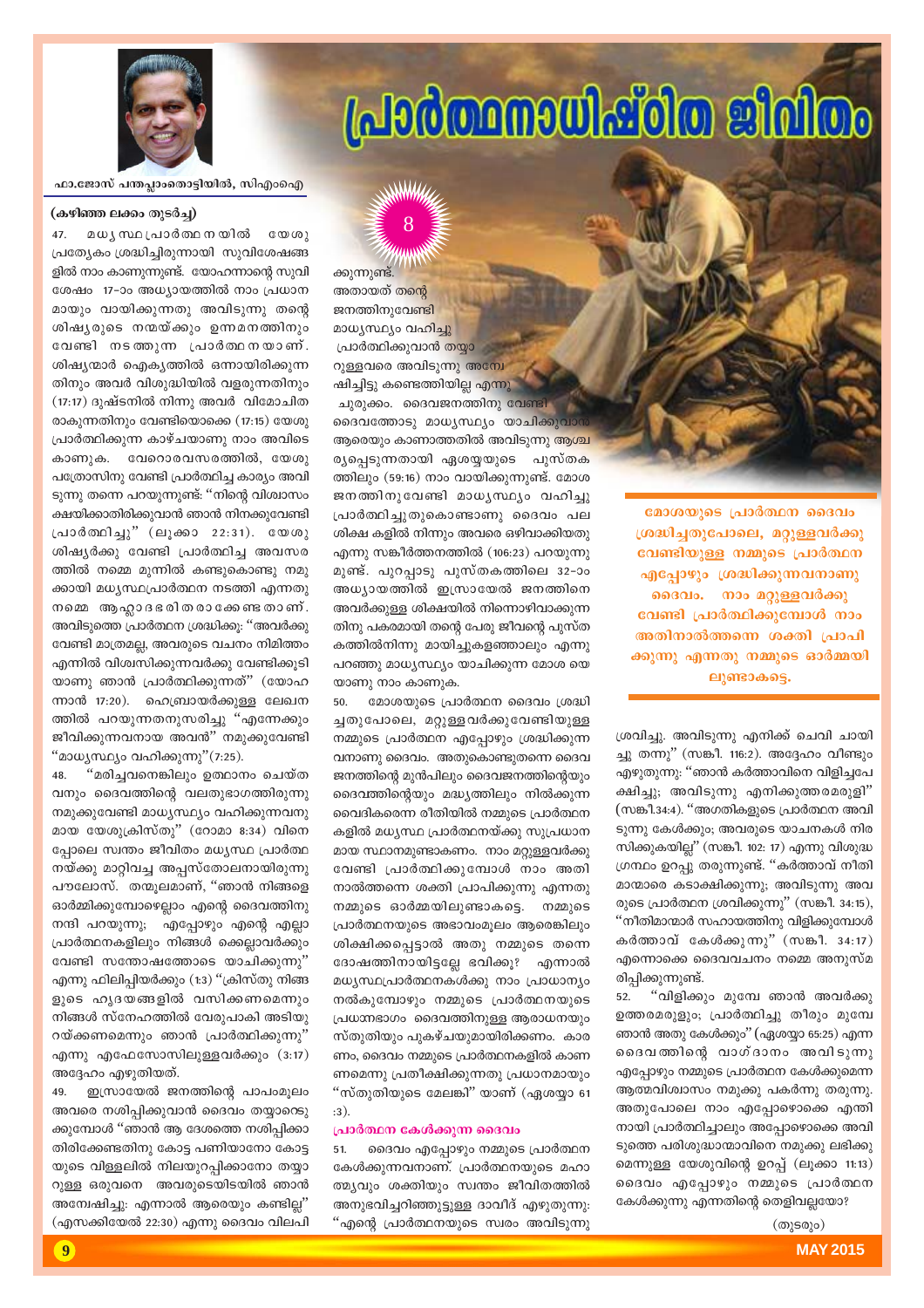# അല്മായ മുന്നേറ്റം: പ്രാധാന്യവും സാധ്യതാമേഖലകളും

സ്ഥാപിക്കപ്പെട്ടതയാലും മിഷൻ പ്രദേശങ്ങളി

ലുള്ളവയായാലും പല ഇടവകകൾക്കും തങ്ങ

ളുടെ ദൗത്യം ഫലപ്രദമായി നിറവേറ്റാൻ കഴി

യ്ക്കുള്ള ഭൗതികവിഭവശേഷിയുടെയോ വൈ

ദികരുടെയോ (പട്ടമേറ്റവരുടെയോ) അഭാവം,

ഭൂമിശാസ്ത്രപരമായ അതിവിസ്ത്യതി, ചില

ക്രൈസ്തവരുടെ പ്രത്യേകസാഹചര്യങ്ങൾ (ഉ

ദാഹരണമായി നാടുകടത്തപ്പെട്ടവരോ കുടിയേ

റിയവരോ ആയ ക്രൈസ്തവർ) എന്നിവ.

ഇത്തരത്തിലുള്ള ഇടവകകൾ യഥാർത്ഥ

കാരണങ്ങൾ പലതാണ്: അവ

ത്തിലേയ്ക്ക് കൊണ്ടുവരികയും ചെയ്യുന്നു. ഇടവകയിലെ വൈദികരോട് യോജിച്ചുപ്രവർ ത്തിക്കാൻ അല്മായർ ശീലിക്കണം. വ്യക്തി പരവും ലോകം മുഴുവനെയും ബാധിക്കുന്ന തുമായ പ്രശ്നങ്ങൾ അവർ സഭാസമൂഹത്തിൽ കൊണ്ടുവന്നു ചർച്ചചെയ്യുകയും പരിഹാരം കണ്ടെത്താൻ ഒത്തൊരുമിച്ചു ശ്രമിക്കുകയും വേണം. ഇടവകയുടെ പ്രേഷിതപ്രവർത്തന സംരംഭങ്ങളെയെല്ലാം തങ്ങളാലാവുംവിധം അവർ സഹായിക്കണം.

ഇന്നത്തെ സാഹചര്യങ്ങളിൽ അല്മായവിശ്വാസികൾക്ക് കർമ്മശേഷി വളരെ കൂടുതലുണ്ട്. അതുകൊണ്ടുതന്നെ അവരുടെ ഇടവകകളിൽ, അവിശ്വാസികളിലും വിശ്വാസം കൈവെടിയുകയോ ക്രൈസ്തവജീവിതത്തിനു മാന്ദ്യംനേരിടുകയോ ചെയ്ത വിശ്വാസിക ളിൽതന്നെയും പ്രേഷിതാവേശം പുനരുജ്ജീവി പ്പിക്കാൻവേണ്ടി ആധികാരികമായ സഭാകൂട്ടാ യ്മയുടെ വളർച്ചയ്ക്ക് വളരെയധികം പ്രവർത്തിക്കേണ്ടിയിരിക്കുന്നു.

### C) കൂട്ടായ്മകളിലെ സജീവത്വം

കൂട്ടായ്മയാണ് സഭ എന്ന ദൈവ ശാസ്ത്ര ചിന്തയുടെ അടിസ്ഥാനത്തിൽ അല്മായ വിളിയെയും ദൗദ്യത്തെയും ചിന്താ വിഷയമാക്കുമ്പോൾ സഭാശുശ്രൂഷകളുടെ വൈവിധ്യമാർന്ന പങ്കാളിത്തമാണ് കൂട്ടായ്മ യിൽ എല്ലാവരെയും ഒന്നിപ്പിക്കുന്നത് എന്നു വരുന്നു. പങ്കുവയ്ക്കുന്നവരും ശുശ്രൂഷക്ളി ലൂടെ സേവനം ചെയ്യുന്നവരും "....ഒരു ഹൃദ യവും ഒരാത്മാവും ആയിരി"(അപ്പ.4:32) ക്കു ന്നത് കൂട്ടായ്മയിലൂടെയാണ്. നമ്മുടെ കൂട്ടായ്മ കളിൽ സഭാമക്കളുടെ സജീവത്വത്തെക്കുറിച് നാം വിലയിരുത്തേണ്ടതും, മാറ്റങ്ങൾക്ക് വിധേ യമാക്കേണ്ടതുമാണ്.

#### d) കുടുംബങ്ങളിലെ അരുപി

വ്യക്തി എന്ന നിലയിൽ ഓരോ ആ ളിന്റെയും അനന്യതയും പ്രവർത്തനങ്ങളും മൂലം, ഓരോ വ്യക്തിയും സഭാസമൂഹത്തിന്റെ വളർച്ചയ്ക്കായുള്ള സേവനത്തിനു നിയുക്ത നാണ്. വി.ഗ്രിഗറി ഇങ്ങനെ എഴുതുന്നു: "തിരു സ്സഭയിൽ എല്ലാവരെയും ഓരോരുത്തരും പരി പോഷിപ്പക്കുന്നു, ഓരോരുത്തരെയും എല്ലാവരും പരിപോഷിപ്പിക്കുന്നു." പ്രേഷിത ത്വത്തെപ്പറ്റി സൂനഹദോസ് നിഷ്കർഷിക്കു ന്നത് യഥാർത്ഥ ക്രിസ്തീയ ജീവിതത്തിൽ നിന്നുത്ഭവിക്കുന്ന വ്യക്തിപരമായ പ്രേഷിത ത്വമാണ് ( $Cf$ .യോഹ).

പല വൃക്തികളെ ഒരുമിച്ചു ചേർക്കുന്ന അടിസ്ഥാനഘടകം കുടുംബമാണ്. ഗാർഹികസഭയാണ് സാർവത്രികസഭയുടെ ശക്തിയും ചൈതനൃവും. വൈദികരും സനൃ സ്തരും മെത്രാന്മാരും സഭാതലവന്മാരായിരുന്ന മാർപാപ്പാമാരും ജന്മമെടുത്തത് ഈ കുടുംബ ങ്ങളിൽ നിന്നാണ്. കുടുംബങ്ങൾ തകർന്നാൽ സഭയുടെ അടിത്തറ തകരും. ഇവിടെ അരുപി നിറഞ്ഞാൽ, പ്രാർത്ഥനാചൈതന്യം പങ്കുവെ ച്ചാൽ സഭ വളരും. സുവിശേഷത്തിന്റെ സാക്ഷ്യങ്ങൾ കുടുംബങ്ങളിലുണ്ടാകണം.

 $(\omega)$ ടരും)

രാർക്കിപരമായ ബന്ധം കുറിക്കുന്നു. <u>നഗരവത്ക്യ തപ്രദേശങ്ങളിൽ</u>

യുന്നില്ല.

ഷെവലിയർ വി.സി.സെബാസ്ല്യൻ

#### $b)$  ഇടവക

സദാ സാർവത്രികമാനമുള്ള സഭാസ മൂഹത്തിന്റെ പ്രഥമവും ദൃശ്യവുമായ അനു ഭവം ഏറ്റവും കൂടുതലായി പ്രകടിതമാകുന്നത് ഇടവകയിലാണ്. അവിടെയാണ് സഭ പ്രാദേ ശികമായി കാണപ്പെടുന്നത്. ഒരർത്ഥത്തിൽ തന്റെ പുത്രീപുത്രന്മാരുടെ ഭവനങ്ങളിൽ സഭ കൂടികൊള്ളുന്നതാണ് ഇടവക.

വിശ്വാസത്തിന്റെ വെളിച്ചത്തിൽ എല്ലാവരും ഇടവകയുടെ യഥാർത്ഥപൊരുൾ വീണ്ടും കണ്ടെത്തുക ആവശ്യമാണ്. ഇടവ



പ്രൈസ്തവ സമൂഹങ്ങളാകാൻവേണ്ടി തദേശീയ സഭാധികാരികൾ താഴെപ്പറയുന്ന കാര്യങ്ങൾ വളർത്തിയെടുക്കണം:

എ) കാനൻ നിയമം അനുവദിക്കുന്ന സ്വാതന്ത്ര്യം പരമാവധി സ്വീരിച്ചുകൊണ്ട് ഇട വകസംവിധാനങ്ങൾ അനുരൂപപ്പെടുത്തണം. പ്രത്യേകിച്ച് അജപാലനചുമതലകളിൽ അല്മാ യർക്ക് പങ്കാളിത്തം നൽകുന്ന കാര്യങ്ങൾ.

ബി) ദൈവവചനം പകർന്നുകൊടു ക്കുന്ന പരസ്പര സ്നേഹത്തിലും സേവന ത്തിലും ദൈവവചനം പ്രാവർത്തികമാക്കി ജീവിക്കുന്ന വിശ്വാസികളുടെ സജീവകുട്ടായ്മ യെന്നറിയപ്പെടുന്ന ചെറുതും അടിസ്ഥാനപര വുമായ സമൂഹങ്ങൾ വളർത്തിയെടുക്കണം. ഈ സമൂഹങ്ങളാകട്ടെ, തങ്ങളുടെ അജപാല കരോട്ടുള്ള കൂടായ്മയിൽ സഭൈക്യത്തിൻെ യഥാർത്ഥ സാക്ഷികളും സുവിശേഷ പ്രഘോ ഷണത്തിന്റെ കേന്ദ്രങ്ങളുമാണ്. ഇടവകകളുടെ നവീകരണത്തിനും അവയുടെ ഫലപ്രദമായ പ്രവർത്തനം ഉറപ്പുവരുത്തുന്നതിനും വേണ്ടി ഒരേ പ്രദേശത്തുള്ള വിവിധ ഇടവകകളിൽ സ്ഥാപനങ്ങളുടെ അടിസ്ഥാനത്തിൽപോലും വിവിധ തരത്തിലുള്ള സഹകരണം പ്രോത്സാ ഹിപ്പിക്കേണ്ടതാണ്.

### ഇടവകയിലെ അല്മായ പ്രതിജ്ഞാബദ്ധത സുനഹദോസ് വീണ്ടും ആധികാരി

കമായി ഇങ്ങനെ പറയുന്നു: "സംഘടിതമായ പ്രേഷിതപ്രവർത്തനത്തിന്റെ ഉത്തമോദാഹരണ മാണ് ഇടവക. ഒട്ടേറെ മാനുഷിക വൈവി ധ്യങ്ങൾ ഒരിടവക സ്വപരിധിക്കുള്ളിൽ കൂട്ടി യിണക്കുകയും സഭയുടെ സാർവത്രികത്ത്വ

കയിലാണ് സഭാരഹസ്യം സന്നിഹിതമായിരി ക്കുന്നതും പ്രവർത്തിക്കുന്നതും. ഒരുവേള ആളും അർത്ഥവും കുറഞ്ഞേക്കാം. അല്ലെ ങ്കിൽ, വിശാലമായ അതിർത്തികൾക്കുള്ളിൽ ചിതറിക്കിടന്നേക്കാം. അതുമല്ലെങ്കിൽ ആൾത്തിരക്കിലും അലങ്കോലത്തിലും ആധു നിക പ്രദേശങ്ങളിൽപ്പെട്ട് എന്നും കണ്ണിൽപ്പെ ടാതെ കിടന്നേക്കാം. അങ്ങനെയുള്ള ഇടവ ക, പ്രധാനമായും ഒരു ഘടനയോ പ്രദേശമോ കെട്ടിടമോ അല്ല; പ്രത്യുത ദൈവത്തിന്റെ കുടുംബം; ഐകൃപ്പെടുത്തുന്ന അരൂപി ഉജ്വ ലിക്കുന്ന ഒരു കൂട്ടായ്മയാണത്. നമ്മെ സ്ഥാഗതം ചെയ്യുന്ന വീടും കുടുംബവുമാണ ത്. വിശ്വാസികളുടെ ഒരു സമൂഹം ലളിതമാ യിപ്പറഞ്ഞാൽ ഇടവക ദൈവശാസ്ത്രപരമായ യാഥാർത്ഥ്യത്തിൽ പടുത്തുയർത്തപ്പെട്ടതാണ്. കാരണം, അത് ഒരു ദിവ്യകാരുണ്യസമൂഹമാ ണ്. അതായത് ദിവ്യബലി ആഘോഷത്തിനു തികച്ചും അനുയോജ്യമായ ഒരു സമൂഹം. ഈ സമൂഹത്തെ പടുത്തുയർത്തുന്നതിനും സഭ മുഴുവനോടുമുള്ള പൂർണ്ണമായ കൂട്ടായ്മയു മായി കൗദാശിക്ക്വന്ധം സ്ഥാപിക്കുന്നതിനു മുള്ള സജീവസ്രോതസാണ് ദിവ്യകാരുണ്യം. ഒരു വിശ്വാസസമൂഹവും ഒരു ജീവസ്സുറ്റ സമൂ ഹ (organic community)വുമാണ് എന്ന വസ്തുതയിലാണ് മേൽപ്പറഞ്ഞ അനുരൂപത വേരുന്നിനിൽക്കുന്നത്. അങ്ങനെയുള്ള ഇട വകസമൂഹം പൗരോഹിത്യ ശുശ്രൂഷകരും അല്മായ വിശ്വാസികളും ചേർന്നതാണ്. രൂപ താധൃക്ഷന് പ്രതിനിധീഭവിക്കുന്ന ഇടവകവി കാരി പ്രാദേശിക സഭ മുഴുവനുമയുള്ള ഹയ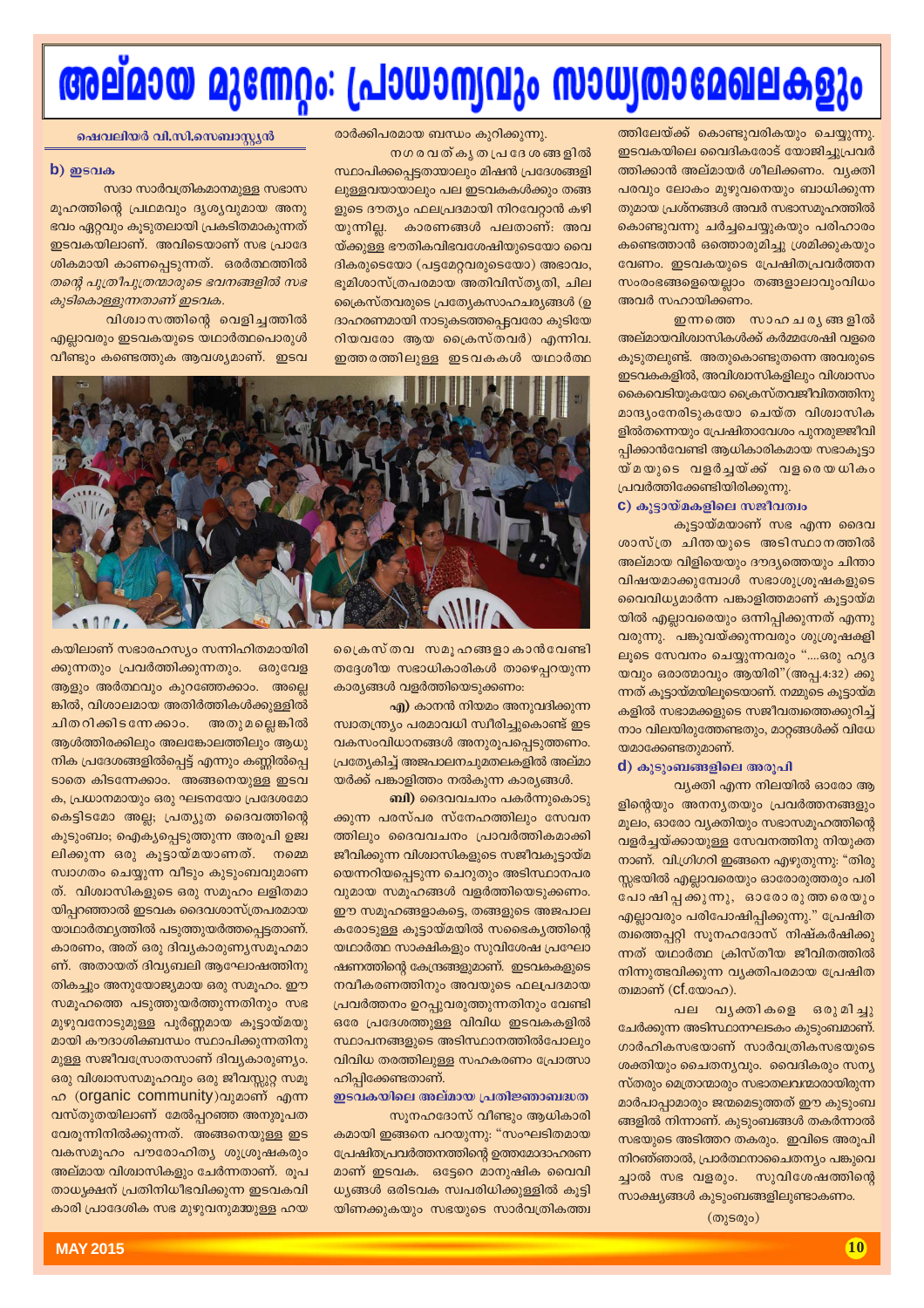

വേട്ടയാടുന്നു. പോസ്റ്റുഗ്രാജ്വേറ്റായ അയാൾക്ക് തന്റെ ജീവിതം പരാജയപ്പെടുമോ എന്ന ഭീതി യാണിപ്പോൾ. ഭാര്യയിലും അയാൾ സംതൃ പ്തനല്ല. എനിക്കിത്രയും പ്രശ്നങ്ങളൊക്കെ യുള്ളതുകൊണ്ടാണ് ഇവളെ കെട്ടേണ്ടിവന്ന ത്, അല്ലെങ്കിൽ കൂടുതൽ നല്ല ഒരു ബന്ധം കിട്ടുമായിരുന്നു എന്ന ചിന്ത ഇടയ്ക്കിടെ ഉണ്ടാ കാറുണ്ട് എന്നും പറഞ്ഞു. എന്നാലും ഭാരൃ സ്നേഹമുള്ളവളാണെന്നും അവളെ കൂടുതൽ സ്നേഹിക്കുവാൻ *ശ്ര*മിക്കുകയാണെന്നും അയാൾ കൂട്ടിച്ചേർത്തു.

ചെറുപ്പകാലത്തെ അരക്ഷിത ചിന്ത സുരജിനെ കുടുംബത്തിൽ നിന്നകറ്റിക്കള ഞ്ഞു. സ്നേഹവും, പരിചരണവും, സാന്ത്വ  $\mathfrak m$ വും ലഭിക്കേണ്ട സാഹചര്യങ്ങളിൽ അവൻ തൃജിക്കപ്പെടുന്നതായി അവനു തോന്നി. നേരംപോക്കിനും സൗഹൃദത്തിനും അല്പം സമാശ്വാസത്തിനുമായി സമൂഹത്തിലേയ്ക്കി  $\alpha$ ങ്ങിച്ചെന്നപ്പോൾ മാർഗ്ഗനിർദ്ദേശവും സഹാ യവും നൽകേണ്ട മുതിർന്നവർതന്നെ അവനെ സ്വന്തം താല്പര്യങ്ങളുടെ പേരിൽ പാപവ ഴിയെ കൈപിടിച്ചു നടത്തി. പ്രകൃതിവിരു ദ്ധമായ ലൈംഗിക ആസ്വാദനം അവന്റെ മന

 $@$ 

**Dr. P.M. Chacko Palakunnel Principal, Nirmal Jyothi Instituteof Counseling and Psychotherapy Mobile: 9746085144**

**ഹാമിലി കോർണർ** 

സുരജ് ഒരു പ്രൈവറ്റ് കമ്പനിയിൽ നല്ല ശമ്പ ളമുള്ള ഒരു ഉദ്യോഗസ്ഥനാണ്. ഭാര്യ ഒരു സ്വകാര്യ സ്കൂളിൽ അദ്ധ്യാപികയാണ്. വിവാഹം കഴിച്ചിട്ട് 4 മാസമായി. ദാമ്പതൃബ  $\omega$ -സത്തിലും ലൈംഗികതയിലും വിരസരയനു  $\mathbf{S}$ വപ്പെടുന്നുവെന്നാണ് പരാതി. പങ്കാളിയു മായി ലൈംഗികതയിലേർപ്പെടുമ്പോൾ പൂർണ്ണ മായി സന്തോഷിക്കാനാവുന്നില്ല. എല്ലാ  $\breve{\text{w}}$ പ്വോഴും അമിതമായ ആകാംഷയും ആശങ്ക യുമാണ്. അയാളുടെ ചെറുപ്പകാലത്തിലെ ഓർമ്മകൾ അയാൾ ഒന്നൊന്നായി എന്റെ മുമ്പിൽ അവതരിപ്പിച്ചു. ധാരാളം വീടുകൾ അടുത്തടുത്തുള്ള ഒരു കോളനിയിലാണ് താമ സം. എല്ലാവരും തന്നെ തൊഴിലാളികളും താഴ്ന്ന വരുമാനക്കാരുമാണ്. പിതാവ് ചുമ ട്ടുതൊഴിലാളിയാണ്. അയാൾ മദ്യപിച്ച് രാത്രി യിൽ വന്ന് വഴക്കുണ്ടാക്കും. സൂരജിനേയും അമ്മയേയും മർദ്ദിക്കും. ചീത്തപറയും. ഒരു രാത്രി പോലും ഭയമില്ലാതെ ഉറങ്ങുവാൻ കഴി യുമായിരുന്നില്ല എന്ന് സൂരജ് വേദനയോടെ ഓർക്കുന്നു. അമ്മ പാവമാണ്. എന്തുചെ യ്താലും പ്രതികരിക്കുകയില്ല. സഹിച്ച് കാലം തള്ളിനീക്കുന്ന ഒരു സാധുസ്ത്രീയാ ണവർ. അമ്മ**്പംതികരിക്കാത്തതിന്** സ്വര ജിന് അവരോട് അമർഷമാണ്. വീട്ടിലെ സംഘർഷംമൂലം സുരജ് സ്കൂൾ വിട്ടുവന്നാൽ പുറത്ത് മറ്റുവീടുകളിലൊക്കെ പോകും. ചില മുതിർന്ന ആളുകൾ അവനെ ലൈംഗികമായി ദുരുപയോഗം ചെയ്യുവാൻ തുടങ്ങി. ക്രമേണ അവൻ ഒരു സ്വവർഗ്ഗരതിക്കാരനായി മാറി. ഇത് മനസിലാക്കിയ പലരും അവനുമായി അടുത്തു. അവരുമായൊക്കെ അവൻ രാത്രി യിലും പകലും സ്വവർഗ്ഗരതിയിലേർപ്പെട്ടു. ലൈംഗികത അവനെ ഹരംപിടിപ്പിച്ചു. ചില മുതിർന്നവർ അവനെ നീലച്ചിത്രങ്ങൾകാണിച്ച് ലൈംഗികതയ്ക്ക് ഉത്തേജനം നൽകി. അതി നാൽ അത്തരം ചിത്രങ്ങളോടും അവന് താല്പര്യം ജനിച്ചു. അപ്പൻ സുബോധമില്ലാ ത്തയാളായതിനാലും അമ്മയ്ക്കു യാതൊ ന്നിനും സ്വാതന്ത്രൃമില്ലാതിരുന്നതിനാലും അവനെ നിയന്ത്രിക്കുവാനോ നിരീക്ഷി ക്കുവാനോ തിരുത്തുവാനോ ആരും ഇല്ലായി

ഒരു ദിവസം അവന്റെ വീട്ടിൽ വന്ന ഇളയ അമ്മാവൻ അമ്മ കുളിമുറിയിൽ കയറി കുളിച്ചുകൊണ്ടിരുന്നത് എത്തിനോക്കുന്നത് കണ്ട് അവനും ഒപ്പം കയറിനിന്ന് നോക്കി യതും അവന്റെ ഓർമ്മയിൽ ഭയവും ലൈംഗി കാവേശവും ഒരുമിച്ചുണർത്തിക്കൊണ്ട് ഇന്നും നിലനിൽക്കുന്നു. ഇപ്പോൾ പലതിനേയും ഭയ മാണ്. വാഹനത്തിൽ യാത്ര ചെയ്യുമ്പോൾ അപകടമുണ്ടായി മരിക്കുമോ എന്ന ആശങ്ക എപ്പോഴും ഉണ്ടാകുന്നു. വിവാഹം കഴിച്ചാൽ കുട്ടികളുണ്ടാകുമോ, കുട്ടികൾക്ക് ലൈംഗിക രോഗങ്ങളുണ്ടാകുമോ, കുട്ടികളെ വേണ്ടവിധ

അനിയന്ത്രിതമായ ഉൾപ്രേരണമുലം വീണ്ടും അതിൽ തന്നെ വീഴുന്നു. ആന്തരിക

 $\omega_1$ cm.

സംഘർഷത്തിന്റെ ഫലമായി എന്തിനോടും  $\alpha$ ഏതിനോടും കോപത്തോടെ പ്രതികരിക്കുന്നു. മനസ്സിന്റെ ആഴത്തിൽ പതിഞ്ഞിരിക്കുന്ന ലൈംഗികതയുടെ സുഖബിന്ദു (pleasure  $spot)$ ക്കൾ എപ്പോഴും ലൈംഗികതയെ കാ ത്തുകഴിയുന്നു. മറ്റൊരുരീതിയിൽ പറഞ്ഞാ ൽ ആ ബിന്ദുക്കളിൽ നിന്ന് ചെറിയ ആന്റിന കൾ ഉപരിതലത്തിലേയ്ക്ക് ഉയർന്നു നിന്ന് ലൈംഗികതയെ ചാടിപ്പിടിച്ച് ഉള്ളിലെത്തിക്കു ന്നുവെന്ന് പറയാം. ഇത്തരം ബിന്ദുക്കളെ (ടാൻസാക്ഷൻ അനാലിസിസ് കൗൺസിലിം  $\Omega$ ലൂടെയോ, വിപസനയിലൂടെയോ ഒക്കെ മാറ്റിയെടുക്കാവുന്നതാണ്. നിരന്തരമുള്ള ഭയവും ആശങ്കയും സൈക്കോതെറാപ്പിയി ലൂടെ മാറ്റി. ഭാര്യയുടെ പോരായ്മയെപ്പറ്റിയും, ലൈംഗികതയെപ്പറ്റിയുള്ള ആശങ്കകളെക്കു റിച്ചും കോഗ്നിറ്റീവ് ബീഹേവിയർ തെറാപ്പി യിലൂടെ വിശകലനം ചെയ്ത് മോചനം നേ ടി. ഇപ്പോൾ സുരജ് സന്തോഷവാനായി കഴി

അനിയന്ത്രിതമായ ഒരുൾപ്രേരണ അയാളെ **hdiship bp MAG2M A2S206110** തേടിയുള്ള യാത്രയിൽ ലഭിച്ച സ്വവർഗ്ഗരതി യെന്ന ശീലം. ആ ശീലത്തിനടിമയായി ജീവി യ്ക്കുന്നു. തെറ്റാണെന്ന് ബോധ്യമുണ്ടെങ്കിലും

ത്തിൽ വളർത്താൻ തനിക്കു കഴിയുമോ എന്ന് തുടങ്ങി നിരവധി ചിന്തകൾ അയാളിൽ നിര ന്തരം നിറഞ്ഞുനിൽക്കുന്നു. പെട്ടെന്ന് ദേഷ്യം വരികയും ദേഷ്യം വന്നാൽ നിയന്ത്രണംവി<u>ട</u>ു പെരുമാറുകയും ചെയ്യുന്നു. ചിലപ്പോൾ സാധനങ്ങൾ വലിചെറിയും. അമ്മയോട് ആവശ്യമില്ലാതെ തട്ടിക്കയറും. സൗന്ദര്യമുള്ള ആൺകൂട്ടികളെ കാണുമ്പോൾ അറിയാതെ അവരിൽ ആകൃഷ്ടരാകും. സഹപ്രവർത്ത കരിൽ പോലും ചിലരുടെ നേർക്ക് പ്രത്യേക മായ ലൈംഗിക ആകർഷണം തോന്നും. സമു ഹത്തെ ഭയക്കുന്നതിനാൽ അത് പാടുപെട്ടു നിയന്ത്രിക്കുന്നതുകൊണ്ട് ജോലിയെ ബാധി ക്കുന്ന തരത്തിലുള്ള അനുഭവങ്ങൾ ഒന്നും ഉണ്ടായിട്ടില്ല. എങ്കിലും ഇത്തരം സാഹചര്യ ങ്ങൾ വരുമ്പോൾ സ്വയം ഭോഗത്തിനുള്ള

സങ്കീർണ്ണമായ പല ഘടകങ്ങൾ ഉൾക്കൊള്ളുന്നതാണ് സുരജിന്റെ പ്രശ്നം. സ്നേഹിക്കപ്പെടുന്നില്ലെന്നും അവഗണിക്കപ്പെ ടുന്നുവെന്നും ഉള്ള തോന്നൽ. സ്നേഹം

സ്സിൽ ലൈംഗിക അനുഭൂതികൾ നില നിർത്തുന്ന ഓർമ്മകൾ നിക്ഷേപിച്ചു. പിന്നീ ടവൻ സ്വവർഗ്ഗലൈംഗിക സാഹചര്യങ്ങളെ ത്തേടി യാത്ര തുടങ്ങി. കണ്ടവരും കേട്ടവരു മൊക്കെ അവന്റെ സ്വവർഗ്ഗരതി പങ്കാളികളാ യിമാറി. ഇന്ന് അവന് എത്ര ശ്രമിച്ചിട്ടും .<br>അത്തരം ചിന്തകളിൽ നിന്ന് പിന്മാറാൻ സാധി ക്കുന്നില്ല എന്നാണ് പറയുന്നത്. നിരന്തരം ഇത്തരം ചിന്തകൾ വരുമ്പോൾ അയാൾ വള രെയധികം അസ്വസ്തനാവുകയും ചെയ്യുന്നു.